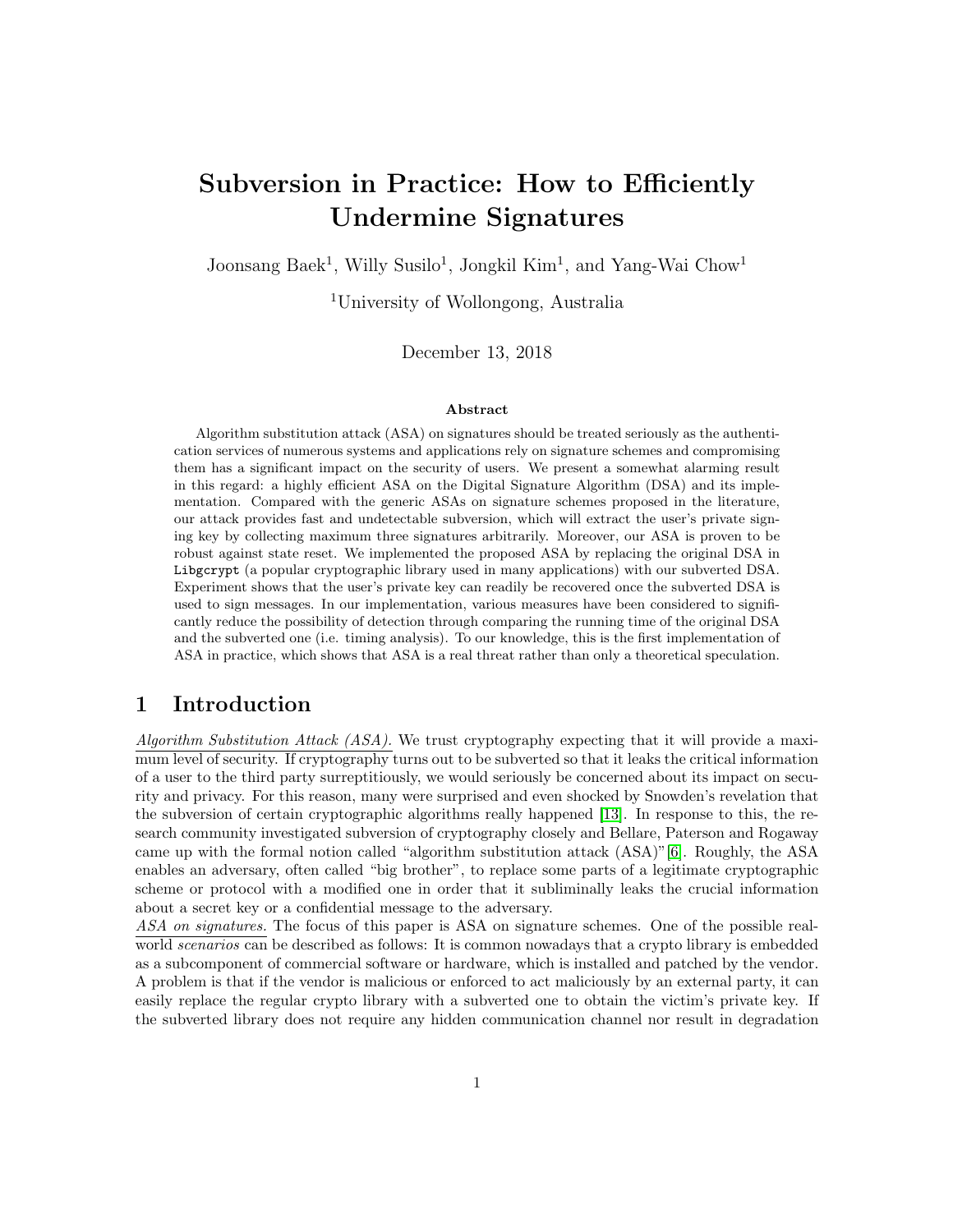of performance, the victim cannot detect any difference and will be deceived into using the subverted library.

Although "kleptography" proposed by Young and Yung dealt with the subversion of signature schemes [\[30\]](#page-18-0), the first formal treatment of the subject matter in the context of ASA was made by Ateniese et al [\[2\]](#page-17-2). Their subverted signature scheme is generic but inefficient. A more efficient ASA on a certain group of signatures was proposed very recently by Liu et al [\[16\]](#page-17-3). (Note that these related works will be discussed in greater detail in the next section.) However, there still remain some important problems to address, which we discuss in what follows.

Realizing ASA. We came to the realization that none of the ASAs proposed in the literature has been implemented although the original motivation for ASA is closely related to the practice of cryptographic algorithms in the real world. Moreover, discovering ASAs on widely-used cryptographic algorithms is important as they are already deployed in numerous applications and their ASA vulnerability has deep impact on the security of those applications. These have motivated us to pursue research with two directions: how to come up with practical ASAs on known cryptographic schemes and how to realize them efficiently.

State reset. According to [\[6\]](#page-17-1), subverted cryptographic schemes are classified into statefull and stateless ones. As stateless schemes do not maintain state, there is no need to concern about state resets, which usually happen with rebooting or cloning to create a virtual machine. They, however, can lead to detection when it comes to stateful schemes. Nevertheless, state reset has not been captured by the definition of detectability for ASA on signature schemes, previously considered in the literature. Our detectability notion for stateful subverted signature schemes includes state reset and our subverted schemes are analyzed based on it.

 $Our contributions.$  We present an efficient ASA on the DSA [\[10\]](#page-17-4), which we sometimes refer to as a "subverted DSA scheme". As follows is a summary of our results:

- By making use of the randomized component of a signature contiguous to the current one as a source of randomness, we were able to design a conceptually simple yet highly efficient subversion on the DSA: It only takes a maximum of any three consecutive signatures to extract a private signing key, which makes our subversion remarkably practical.
- We refined the formal definition of the undetectability for ASA on signatures so that it can incorporate state reset. We proved that our subverted DSA is undetectable and robust against state reset. To our knowledge, this is the first work dealing with state reset for ASA on signatures formally.
- We implemented the proposed ASA by substituting the original DSA provided in the Libgcrypt library [\[12\]](#page-17-5) with our subverted DSA. Our implementation carefully considered countermeasures against the possible detection of subversion by comparing the running time of the subverted signature with that of the original DSA.

On Generalization. We are aware that the proposed subversion technique can be generalized to cover the signature schemes that have a structure similar to the DSA, such as Schnorr and the ECDSA. (We did show in this paper that our ASA can be applied to the Schnorr signature [\[24\]](#page-18-1).) However, we do not present a complete specification of generalization in this version of the paper as its focus is an efficient realization of ASA on the mentioned signature schemes rather than a theoretical generalization, which may result in some redundancy.

Organization. The rest of this paper is organized as follows. In the following section, we review and discuss the related work in detail. In Section [3,](#page-4-0) we provide definitions of key extraction and undetectability for subverted signature schemes. In Section [4,](#page-6-0) we present our subverted DSA scheme. Our implementation of the subverted scheme and its analysis are presented in Section [5.](#page-10-0) Concluding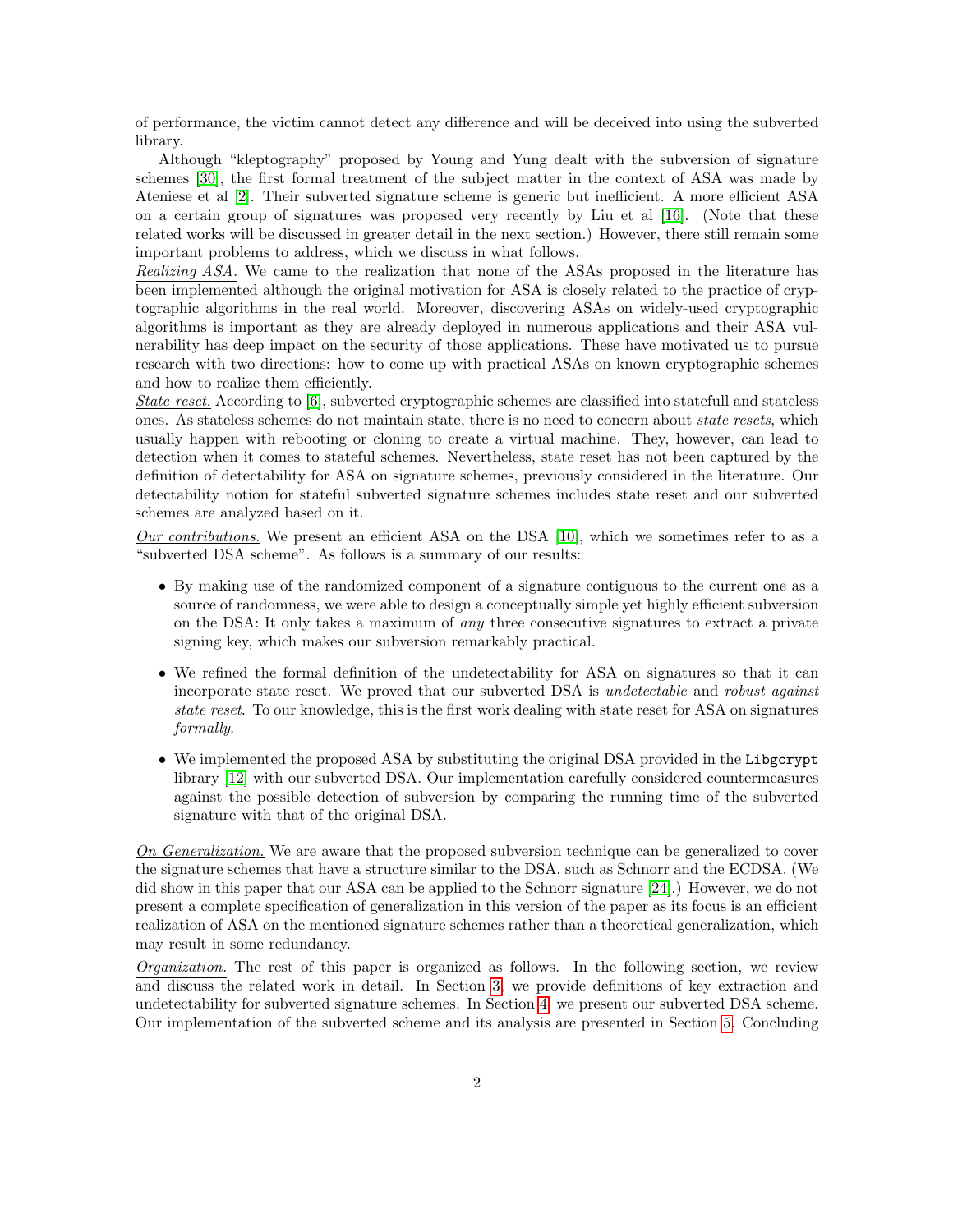remarks will follow in Section [6.](#page-16-0) As an additional instance of the proposed ASA, we present an ASA against the Schnorr signature scheme in Appendix [.1.](#page-18-2)

## <span id="page-2-0"></span>2 Related Work

The consequences of ASA on signature schemes can be catastrophic [\[2\]](#page-17-2). – The attacker's goal in this case may be to forge signatures on particular messages. Perhaps his intention goes beyond this and may want to steal signers' private keys, e.g., to impersonate individuals or to forge certificates. In this section, we elaborate on the previous work on subverting signature schemes.

Early work. Young and Yung pioneered research on ASA, which they called "kleptography" [\[29\]](#page-18-3). In their series of work [\[29\]](#page-18-3)[\[30\]](#page-18-0)[\[31\]](#page-18-4)[\[32\]](#page-18-5), they presented kleptographic attacks, described as SETUP (Secretly Embedded Trapdoor with Universal Protection) against various cryptographic schemes including RSA encryption, Diffie-Hellman key exchange, Schnorr, ElGamal and DSA signatures. Our ASA is inspired by their work, especially through exploiting the arithmetic structure of discrete-logarithm based signatures to extract a private key. (More discussion on this will follow in the beginning of Section [4.](#page-6-0)) Their basic idea is to exploit the structural vulnerability of many discrete-logarithm based signatures. – Security problems can arise in those signatures if a non-uniform value for an ephemeral component (nonce) in the signature is used [\[31\]](#page-18-4)[\[32\]](#page-18-5). This exploit has been known for a long time. Notable results include Simmons' seminal work on subliminal channel [\[25\]](#page-18-6)[\[26\]](#page-18-7) and Nguyen and Shparlinski's attack on DSA using partially known nonces [\[19\]](#page-18-8).

The kleptographic attacks from [\[30\]](#page-18-0) and [\[32\]](#page-18-5) require the adversary to locate one particular subverted signature (possibly from many) to extract a private key. To achieve this, the subverted scheme needs to maintain state to "flag" such a signature and transmit it to the adversary. We envision that in practice, this is harder than it looks since there are many subverted signatures that the victim will have generated and the adversary has to closely monitor them to locate one particular signature.

We also point out that their attack uses a deterministic subversion key, which can lead to detection of ASA if a *state reset* occurs through a reboot or cloning a virtual machine  $[6][4]$  $[6][4]$ . In other words, the same signature can be outputted twice in the case of a state reset, which renders the attack detectable as the non-subverted scheme should be randomized.

Ateniese et al.'s work. Ateniese et al. presented two generic ASAs on any randomized signature schemes [\[2\]](#page-17-2). Their first attack is based on Bellare et al.'s ASA technique [\[6\]](#page-17-1), whereby the adversary can extract each bit of the secret key from a vector of ciphertexts generated by a subverted encryption algorithm using biased randomness. Ateniese et al. applied this technique to mount ASA on signature schemes which possess sufficient randomness (i.e. the signature schemes that contain as many random bits as the size of the secret signing key). The second attack that Ateniese et al. proposed is applicable to a group of signature schemes which have little randomness.

Although Ateniese et al.'s ASAs can be applied to a large class of signature schemes, compared with theirs, our ASA on discrete-logarithm based signature schemes has the following merits.

(1) The adversary needs to collect (much) fewer subverted signatures to recover a signing key: Even though Ateniese et al.'s first attack applies to generic randomized signature schemes, the adversary needs to collect as many as  $|sk|$  signatures (where  $|sk|$  is the bit-length of a private key). Their second attack, applicable only to "coin extractable" signature schemes which exclude DSA and Schnorr schemes, requires  $\ell/d$  signatures to be collected, where  $2^d$  is the size of randomness space and  $\ell$  is the size of the signing key. (Note that in the coin extractable signature schemes, the randomness used in the signature generation is publicly available.) On the other hand, our ASA requires only a maximum of any three consecutive signatures to ensure the successful recovery of a private signing key.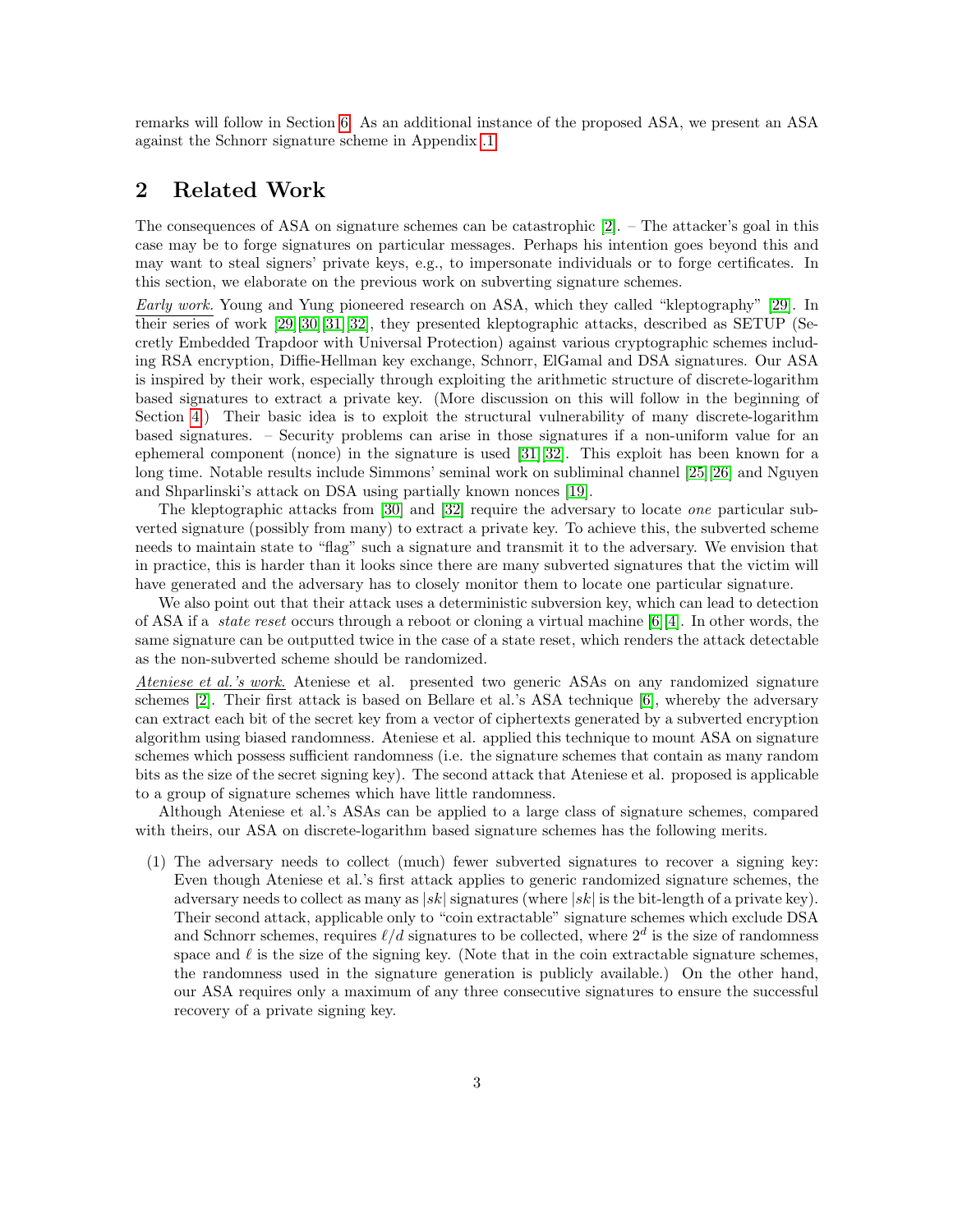- (2) State is managed much more efficiently in our ASA: The above two attacks need to maintain state, i.e., they are stateful. In the first attack, the state needs to locate at least the first and last signatures (among the collected signatures), which will be used to exfiltrate the first and last bit of a private key respectively. Similarly, the state of the second attack needs to locate the first and last signatures, which will be used to extract the first and last chunks of bits of a private key respectively. Although Ateniese et al. [\[2\]](#page-17-2) claim that their attack can be made stateless by providing the state as a message to the subverted signing algorithm, we point out that this is only possible when the adversary has control over inputs to the subverted signing algorithm, which may not always be the case in practice. In contrast, our ASA does not require this assumption. Even though the state should also be maintained in our ASA (i.e., our ASA is also stateful), its purpose is not to locate or flag (subverted) signatures to extract signing keys but rather to perform alternate operations for subverted signature generation.
- (3) Moreover, our subverted signature scheme is proven to resist the state reset while it is not considered in Ateniese et al.'s schemes. – We suspect that achieving provable robustness against state reset seems hard as their subversion methods are based on Bellare et al.'s subversion method which exploits the "coin-injectiveness" that cannot be shown to resist the state reset as discussed in [\[6\]](#page-17-1).

Liu et al's work. Liu et al. recently proposed a generic ASA that improves Ateniese et al.'s ASA on signature schemes [\[16\]](#page-17-3). Although their ASA uses a similar idea to divide the subverted signing algorithm into two parts to boost efficiency of the attack, we point out the following difference and a flaw in their argument.

- 1. The key difference between Liu et al's work and ours is that our ASA is symmetric subversion [\[6\]](#page-17-1)[\[2\]](#page-17-2)[\[4\]](#page-17-6) while their is asymmetric one, which was proposed by Young and Yung [\[30\]](#page-18-0)[\[32\]](#page-18-5) to prevent the loss of a subversion key. (That is, by generating a subversion public and private key pair and embedding the public key only in the subverted algorithm, the adversary can conduct subversion more securely as the embedded public key does not reveal anything about its matching private key.) However, what we realized is that the asymmetric subversion is prone to "timing analysis" since it will usually involve heavy public operations in the subverted algorithm and make the subverted algorithm run slower than the original one. Our experiment shows this is the case as presented in Section [5.](#page-10-0) On the other hand, our cryptomalware based on symmetric subversion is resilient to the timing analysis as compared with Liu et al.'s.
- 2. Liu et al. makes a wrong claim that their attack is stateless. In their subverted signature scheme, the randomness used in the current signature generation depends on the randomness used to generate a signature previously, which clearly shows that their subversion is stateful.
- 3. As is with the case of Ateniese et al.,'s work, the security against a state reset was not considered in Liu et al.'s work.

Other related work. Apart from signatures, active research on ASA against encryption and its prevention has been conducted since Bellare et al.'s seminal work [\[6\]](#page-17-1). Various types of ASAs on symmetric encryption schemes have been proposed by Bellare et al. [\[6\]](#page-17-1)[\[4\]](#page-17-6). In particular, the ASA presented in [\[4\]](#page-17-6) is a stateless attack, which removes the limitation of stateful ASAs presented in [\[6\]](#page-17-1).

As a prevention measure for ASA on symmetric encryption, the works [\[3\]](#page-17-7)[\[4\]](#page-17-6)[\[6\]](#page-17-1) recommended deterministic algorithms. Bellare and Hoang extended the result to public key encryption [\[3\]](#page-17-7). (Ateniese et al. also proposed a deterministic solution for ASA against signatures [\[2\]](#page-17-2).) Others developed somewhat different approaches including the cryptographic reverse firewall (RF), which resides between the user's computer and the outside environment to protect cryptographic schemes and protocols from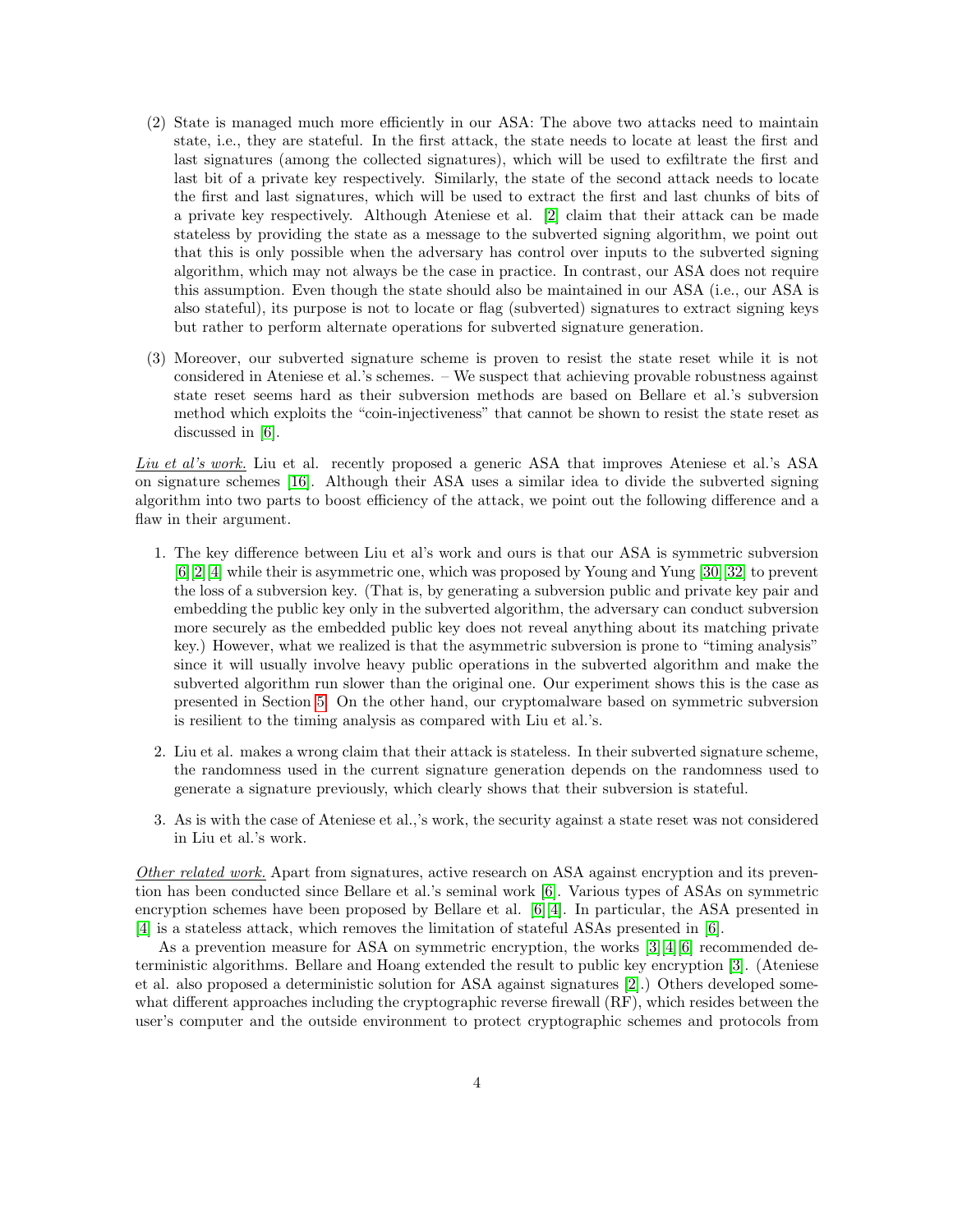insider attacks [\[17\]](#page-17-8). More recently Russell at al. proposed a generic technique for designing public key encryption that is semantically secure against ASA, which utilizes inter-component checking techniques with offline component [\[21\]](#page-18-9).

Though a number of attempts have been made to guard against ASAs, each solution has its own merits and shortcomings. Hence, we can cautiously state that no perfect solution for ASA has emerged yet.

## <span id="page-4-0"></span>3 Notions of Subverted Signature

Syntax for subverted signature schemes. We now provide the precise syntax for a subverted signature scheme.

**Definition 1.** Let  $SIG = (Gen, Sign, Verify)$  be a regular (non-subverted) signature scheme. The Gen algorithm takes a security parameter  $\lambda$  as input and produces a private and public key pair  $(s_k, pk)$ . The Sign algorithm generates a signature  $\sigma$  on a message m. The Verify algorithm checks whether a given signature  $\sigma$  on the message m is valid or not, outputting 1 or 0 respectively. A subverted signature scheme for SIG, which we denote by  $\overline{SIG} = (\overline{Gen}, \overline{Sign})$  is defined as follows.

- The subversion key generation algorithm  $subk \leftarrow \overline{\text{Gen}}(1^{\ell})$ : On input a security parameter  $\ell$ , this algorithm generates a subversion key subk.
- The subverted signing algorithm  $(\bar{\sigma}, \iota) \leftarrow \overline{\text{Sign}}(subk, sk, m, \iota)$ : On input a subversion key subk, a private key sk, a message m and a state  $\iota$ , this algorithm produces a subverted signature  $\bar{\sigma}$  on the message m with an updated state  $\iota$ .

We require that the subverted signature  $\bar{\sigma}$  (on the message m) can be verified in the same way as the non-subverted signature scheme is verified, i.e.,  $1/0 \leftarrow$  Verify $(pk, \bar{\sigma}, m)$ .

The above definition is similar to Ateniese et al.'s [\[2\]](#page-17-2) but we have made the generation of a subversion key and its presence as input to a subverted signing algorithm more explicit (rather than assuming the presence of "hard-wired arbitrary auxiliary information" as described in [\[2\]](#page-17-2)), following the description style of Bellare et al.'s work in [\[6\]](#page-17-1) and [\[4\]](#page-17-6).

Note that in the definition above the subverted signing algorithm is defined as stateful by default, taking state  $\iota$  as input and returning the updated state. (In our subverted schemes which will be presented later, state is only used internally and is never returned externally by the signing algorithm.) Key extraction. The most serious attack against a signature scheme may be the private key extraction. Usually extracting a private signing key from regular signature schemes is deemed infeasible but this is not the case when it comes to a subverted signature scheme. – The adversary (Big Brother) should be able to recover the private signing key efficiently from the number of subverted signatures obtained. In the formal definition below, we formulate the key extraction in the subverted signature scheme.

**Definition 2.** Let  $\beta$  be an adversary. Let  $\text{SIG} = (\text{Gen}, \text{Sign}, \text{Verify})$  be a signature scheme. Suppose that  $\overline{\text{SIG}} = (\overline{\text{Gen}}, \overline{\text{Sign}})$  is a subverted signature scheme for SIG. Let  $Q_S$  be the number of signing queries. Consider the following game:

 $KeyExtract_{\mathcal{B}}_{\mathcal{SIG}}\overline{\mathcal{SIG}}(\lambda)$ 

- 1. Run Gen( $1^{\lambda}$ ) to generate  $(pk, sk)$ .
- 2. Run  $\overline{\text{Gen}}(1^{\ell})$  to generate subk.
- 3. For  $i = 1, \ldots Q_S$ , do the following:

If  $\mathcal B$  queries each message  $m_i$ , compute  $(\bar{\sigma}_i, \iota_i) \leftarrow$  Sign(subk, sk,  $m_i, \iota_{i-1}$ ) and return  $(\bar{\sigma}_i, \iota_i)$  to  $\mathcal{B}$ .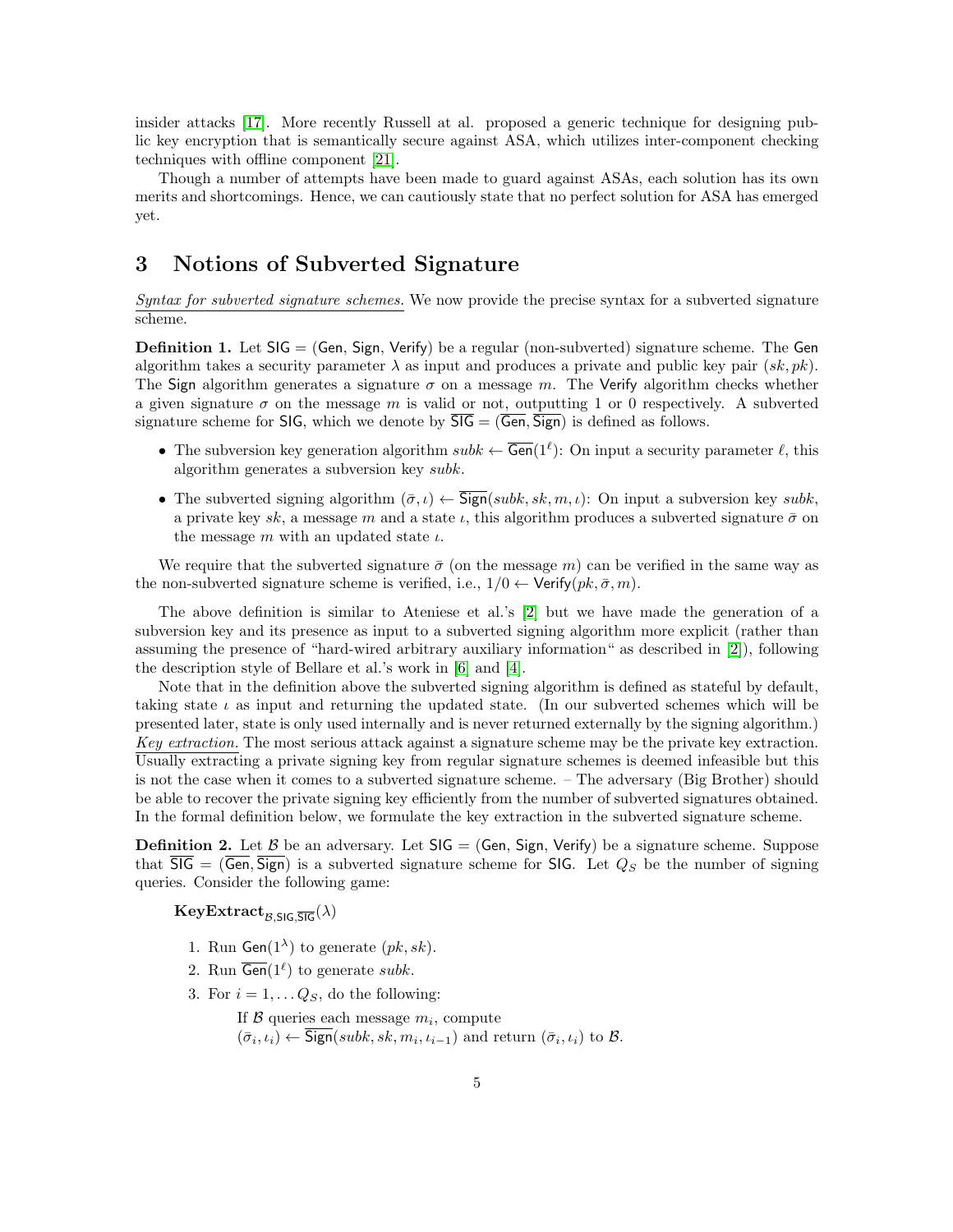- 4.  $\mathcal{B}(pk, subk, {\bar{\sigma}}_1, \ldots, {\bar{\sigma}}_{Q_S})$  outputs  $sk'.$
- 5. If  $sk' = sk$ , return 1. Otherwise return 0.

We define  $\mathsf{Adv}_{\mathcal{B},\mathsf{SIG},\overline{\mathsf{SIG}}}^{\text{extract}}(\lambda) = \Pr[\mathbf{KeyExtract}_{\mathcal{B},\mathsf{SIG},\overline{\mathsf{SIG}}}(\lambda) = 1]$ , where the probability is taken over the random coins used by  $\mathcal{B}$ , as well as the random coins used in the game.

We remark that the notion of key extraction is not formally defined in [\[2\]](#page-17-2), even though their attack implies it. Another remark is that the key extraction is *not* mandated as a security goal but as an attack goal, which is a reasonable requirement for subversion as the similar notion for encryption is defined in [\[4\]](#page-17-6).

Undetectability under state reset. We now define what it means for a subverted signature scheme to be secure from the adversary's (Big Brother's) point of view. Intuitively, an ordinary user, who does not possess the adversary's subversion key, should not be able to *detect* that a signature has been created by a subverted signing algorithm. On the other hand, it is natural to assume that the user, who is trying to detect subversion, has access to the private signing key since the user of a concerned signature scheme (not an outsider) is usually more interested in detecting subversion. Therefore, in the following definition of undetectability, a user (any party that is interested in detecting subversion) is given the private key  $sk$  that corresponds to a public key  $pk$ .

Another aspect one can consider in the definition of undetectability is state reset  $[6][4]$  $[6][4]$ . This can be achieved by giving the user access to a reset oracle. – When this oracle is invoked, state used in the subverted signature scheme is initialized (reset). State reset obviously makes the user more powerful but it was not considered in the previous undetectability notions of subverted signatures presented [\[2\]](#page-17-2) and [\[16\]](#page-17-3).

As follows is our formal definition of undetectability.

<span id="page-5-0"></span>**Definition 3.** Let A be a user (represented as an algorithm). Let  $SIG = (Gen, Sign, Verify)$  be a signature scheme. For a subverted signature scheme  $\overline{SIG} = (\overline{Gen}, \overline{Sign})$ , consider the following game:

## $\text{Detect}_{\mathcal{A},\text{SIG},\overline{\text{SIG}}}(\lambda)$

- 1. Run Gen( $1^{\lambda}$ ) to generate  $(sk, pk)$ .
- 2. Run  $\overline{\text{Gen}}(1^{\ell})$  to generate subk.
- 3.  $b \in \{0, 1\}$  is chosen at random.
- 4.  $\mathcal{A}^{\mathsf{SignO}_b(\cdot),\mathsf{Reset}(\cdot)}(sk,pk)$  outputs its guess  $b' \in \{0,1\}.$
- 5. If  $b' = b$ , return 1. Otherwise return 0.

− − − − − − − − − − − − − − −−  $\mathsf{SignO}_b(m_i)$ If  $b = 0, \sigma'_i \leftarrow$  Sign $(sk, m_i)$ Else  $(\sigma'_i, \iota_i) \leftarrow \overline{\text{Sign}}(subk, sk, m_i, \iota_{i-1})$ Return  $\sigma_i'$ − − − − − − − − − − − − − − −− Reset $(rt_i)$  //  $rt_i$  is a reset query  $\iota_i \leftarrow \emptyset$ − − − − − − − − − − − − − − −−

We define  $\mathsf{Adv}_{\mathcal{A},\mathsf{SIG},\overline{\mathsf{SIG}}}^{\mathsf{detect}}(\lambda) = |\Pr[\mathbf{Detect}_{\mathcal{A},\mathsf{SIG},\overline{\mathsf{SIG}}}(\lambda) = 1] - \frac{1}{2}|$ , where the probability is taken over the random coins used by  $A$ , as well as the random coins used in the game. We say that  $\overline{SIG}$  is undetectable if for all probabilistic polynomial-time users A, there exists a negligible function  $\epsilon(\lambda)$ such that  $\mathsf{Adv}_{\mathcal{A},\mathsf{SIG},\overline{\mathsf{SIG}}}^{\text{detect}}(\lambda) \leq \epsilon(\lambda).$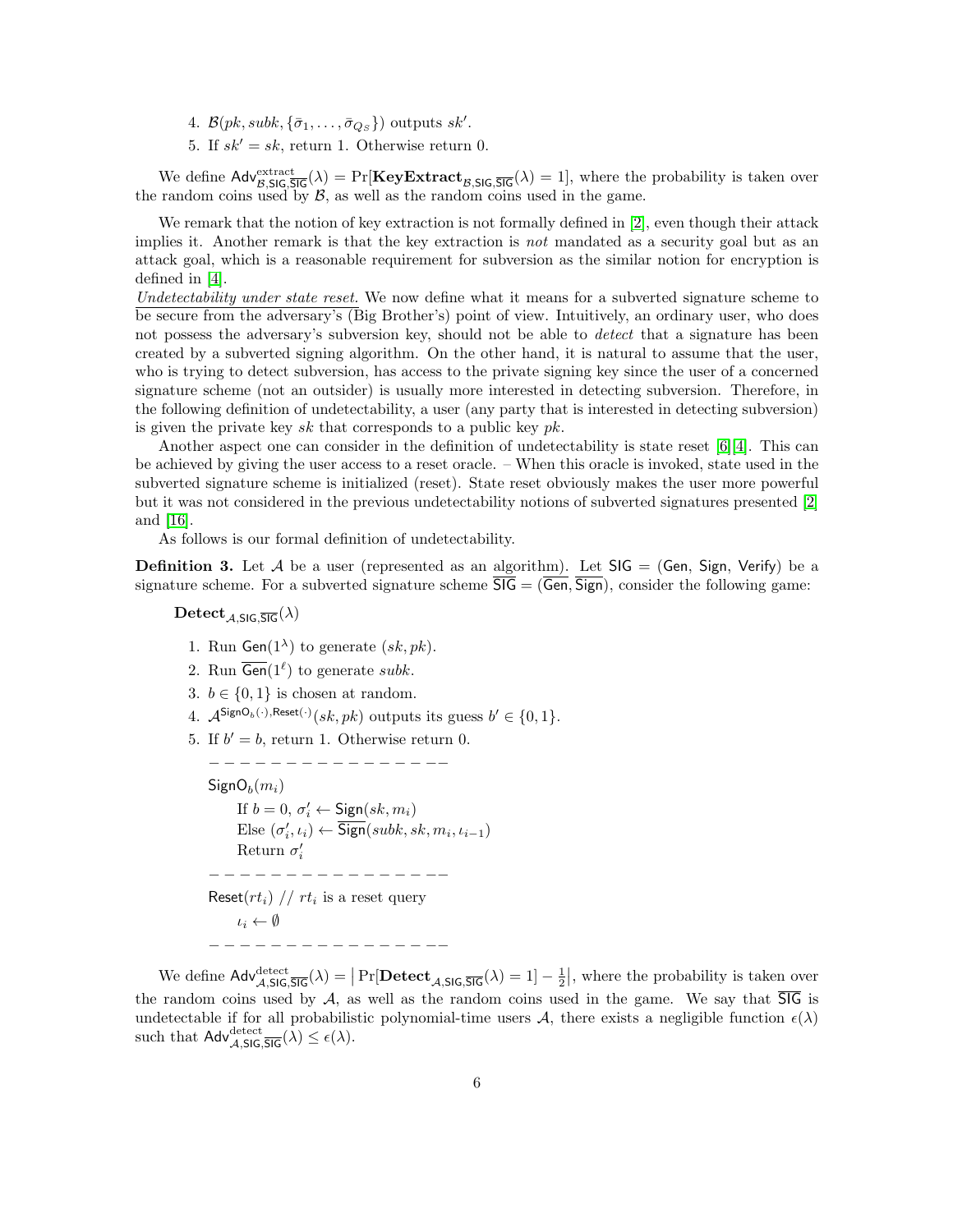Note that the undetectability of a subverted signature scheme implies that the verification algorithm Verify should output the same result regardless of whether a subverted signature or a nonsubverted one on the same message is provided as input, i.e.  $Verify(pk, \bar{\sigma}, m) = Verify(pk, \sigma, m)$ .

The above definition is related to Bellare et al.'s detection notion for a subverted symmetric encryption scheme [\[6\]](#page-17-1). It is also closely related to the similar notion "secret undetectability" presented in Ateniese et al.'s work [\[2\]](#page-17-2) (which was used in [\[16\]](#page-17-3)), but the key difference is that in our definition, the generation and presence of the subversion key subk is more explicit as mentioned earlier in this section.

It should be remarked that while the above undetectability definition provides a good theoretical framework for designing subversion for signature schemes, it does not capture other possible practical attacks such as the timing analysis whereby a user can detect subversion by analyzing the execution time of given signature schemes.

## <span id="page-6-0"></span>4 Our Subverted DSA Scheme

Our subverted DSA scheme exploits the random nonce generation of the original DSA: A nonce of every  $(j+1)$ -th DSA signature (for j mod  $2=0$ ) is generated not by choosing a uniform element but by computing a PRF output taking the subversion key and the first component of the  $j$ -th signature as input. This technique leads to highly efficient subversion.

Description of the proposed subverted DSA scheme. First, we describe the original DSA scheme as follows. Let  $DSA = (Gen<sub>DSA</sub>, Sign<sub>DSA</sub>, Verify<sub>DSA</sub>)$  denote the DSA scheme. The key generation algorithm Gen<sub>DSA</sub> produces  $pk = (\mathbb{G}, q, g, y, \mathsf{G}, \mathsf{H})$  and  $sk = (\mathbb{G}, q, g, x, \mathsf{G}, \mathsf{H})$ , where  $\mathbb{G}$  is a cyclic group of prime order q, generated by  $g, y = g^x$  for the uniform  $x \in \mathbb{Z}_q$ ;  $G : \{0,1\}^* \to \mathbb{Z}_q$  and  $H : \{0,1\}^* \to \mathbb{Z}_q$  are cryptographic hash functions. On input a message  $m$  and a private key  $x$ , the signing algorithm  $Sign_{DSA}$ generates a signature  $\sigma = (r, s)$  such that  $r = G(g^k)$  for random  $k \in \mathbb{Z}_q$  and  $s = k^{-1}(\mathsf{H}(m) + xr) \mod q$ . On input  $pk = (\mathbb{G}, q, g, y, \mathsf{G}, \mathsf{H})$  of DSA, a message m, a signature  $\sigma = (r, s)$ , Verify<sub>DSA</sub> returns 1 if  $r = G(g^{\mathsf{H}(m)s^{-1}}y^{rs^{-1}})$  and 0 otherwise.

We now describe our subverted DSA scheme  $\overline{\text{DSA}} = (\overline{\text{Gen}_{\text{DSA}}}, \overline{\text{Sign}_{\text{DSA}}})$  as follows:

- Subversion key generation  $\overline{\mathsf{Gen}_{\mathsf{DSA}}}\colon$  On input  $1^\ell$ , select a PRF  $F : \{0,1\}^\ell \times \{0,1\}^* \to \{0,1\}^n$ , pick  $\kappa \in \{0,1\}^{\ell}$  uniformly at random and return  $subk = (\text{desc} F, \kappa)$ , where "descF" denotes the description of F.
- Subverted sign  $\overline{\text{Sign}_{\text{DSA}}}$ : On input  $sk = (\mathbb{G}, q, g, x, \mathsf{G}, \mathsf{H})$  of DSA, a message m, a private signing key x and a subversion key subk and state  $\iota = (j, \tau)$ , where j and  $\tau$  are initialized to 0, perform the following:

If  $j = 0 \mod 2$ 

Pick  $k \in \mathbb{Z}_q$  at random and compute  $r = \mathsf{G}(g^k)$  and  $s = k^{-1}(\mathsf{H}(m) + xr) \mod q$ Set  $\tau = r$  and  $\bar{\sigma} = (r, s)$ 

Else

Compute  $\tilde{k} = F(\kappa, \tau) \text{ mod } q$  and  $r' = G(g^{\tilde{k}})$ Set  $\bar{\sigma} = (r', s')$  $j = j + 1$ Set  $\iota = (j, \tau)$ Return  $(\bar{\sigma}, \iota)$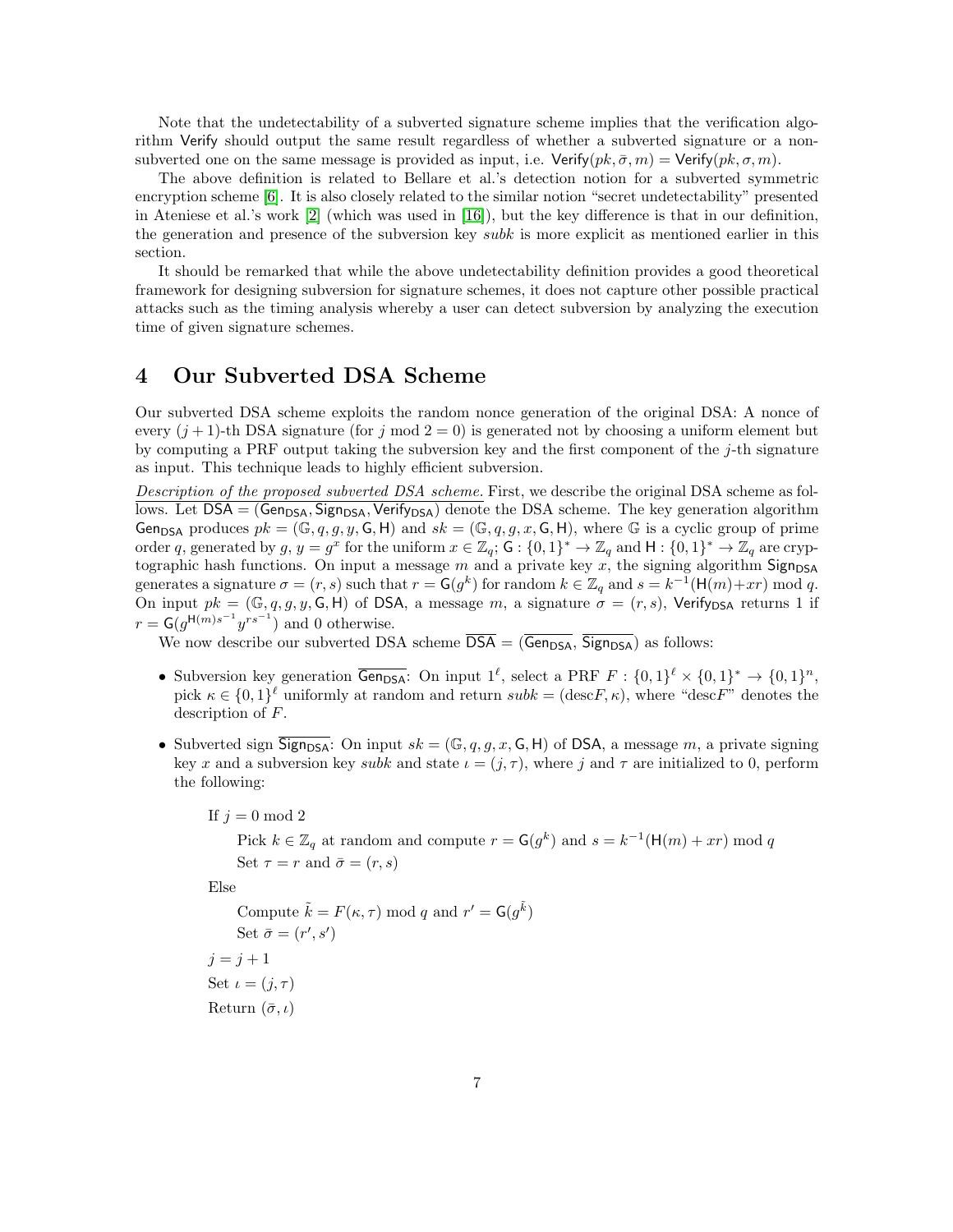Note that the ASAs on DSA presented in [\[31\]](#page-18-4) and [\[32\]](#page-18-5), and the generic subverted signature schemes from [\[2\]](#page-17-2) all require state to be communicated to the adversary in order to extract the private key. (The state is used to indicate which signature or bit is needed for private key extraction.) In many circumstances, this will not be trivial. In contrast, by collecting any three consecutive signatures maximum, the adversary can easily extract of the private key from our subverted DSA.

Moreover, our subverted DSA resists a state reset. The intuition for it is as follows. Whenever a reset query is made,  $j$  is set to 0, which causes the subverted signing algorithm to output a regular DSA signature upon receiving a signing query. Hence a sequence of the subverted signatures always starts with a valid DSA signature in which r is always an uniform element even after the reset. This is proven formally in the proof of Theorem [2.](#page-8-0)

Finally we remark that the technique used to construct the above subverted DSA scheme can readily be applied to other discrete-logarithm based signature schemes including the Schnorr signature [\[24\]](#page-18-1), whose subverted scheme is presented in Appendix [.1.](#page-18-2) It is also possible that the technique can further be generalized to cover all the signature schemes of a similar type but we do not pursue it in this work since the main goal of cryptomalware is to realize efficient ASA rather than to design a generic framework, which often does not result in optimized efficiency of (subverted) cryptographic schemes.

Key extraction. We show that the private signing key of the DSA scheme can easily be extracted from utilizing our subverted DSA. Any pair of consecutive subverted signatures that starts with even index j (i.e.  $j = 0 \mod 2$ ) can reveal the private signing key x. Even in the event that j is odd, by selecting a signature that immediately comes after the failed pair, it can be used to extract the private signing key with probability close to 1. A formal proof is as follows.

<span id="page-7-0"></span>**Theorem 1.** Suppose that three consecutive signatures output by the subverted DSA scheme  $\overline{DSA}$  are given. Then, the signing key of the DSA signature scheme can be extracted with probability 1.

*Proof.* Suppose that an adversary  $\beta$  obtains three consecutive subverted DSA signatures for three arbitrary messages. Denote the three signatures for message m, m' and m'' by  $\bar{\sigma}_i = (r, s)$ ,  $\bar{\sigma}_{i+1} =$  $(r', s')$  and  $\bar{\sigma}_{j+2} = (r'', s'')$  respectively. Suppose that  $j = 0 \text{ mod } 2$ . Then  $\beta$  can recover the secret signing key x using its subversion key  $subk = (\kappa, F)$  as follows:

Compute  $\tilde{k} = F(\kappa, r);$ Compute  $\bar{x} = \frac{\tilde{k}s' - H(m')}{r'}$  $\frac{\ln(m)}{r'} \mod q;$ 

Return  $\bar{x}$ ;

Note that since

$$
g^{\bar{x}}=g^{\frac{\bar{k}s'-\mathrm{H}(m')}{r'}}=g^{\frac{\mathrm{H}(m')+xr'-\mathrm{H}(m')}{r'}}=g^x=y,
$$

the above algorithm succeeds in extracting the private key x. Hence,  $\beta$  extracts the signing key with probability 1.

Now, suppose that j mod  $2 \neq 0$ . Then,  $(j + 1)$  mod  $2 = 0$  and hence B can use the last two consecutive subverted signatures  $\bar{\sigma}_{j+1} = (r', s')$  and  $\bar{\sigma}_{j+2} = (r'', s'')$  to extract the signing key with probability 1 in exactly the same way it was done with  $\bar{\sigma}_{j+1}$  and  $\bar{\sigma}_{j+2}$ . Thus,  $\mathsf{Adv}_{\mathcal{B},\overline{\mathsf{DSA}}}^{\text{extract}}(\lambda) = 1$ .  $\Box$ 

Undetectability. We show that the subverted DSA scheme is undetectable. As a preliminary, we review the definition of a pseudorandom function (PRF).

**Definition 4.** Let  $F: \{0,1\}^{\ell} \times \{0,1\}^* \to \{0,1\}^n$  be a function taking a key  $\mu \in \{0,1\}^{\ell}$  and an input  $x \in \{0,1\}^{\rho}$ . Let A be an adversary with oracle access. Assume that  $\mathsf{Func}_{\rho}^n$  be a set of all functions from  $\{0,1\}^p$  to  $\{0,1\}^n$ . Consider the following two games: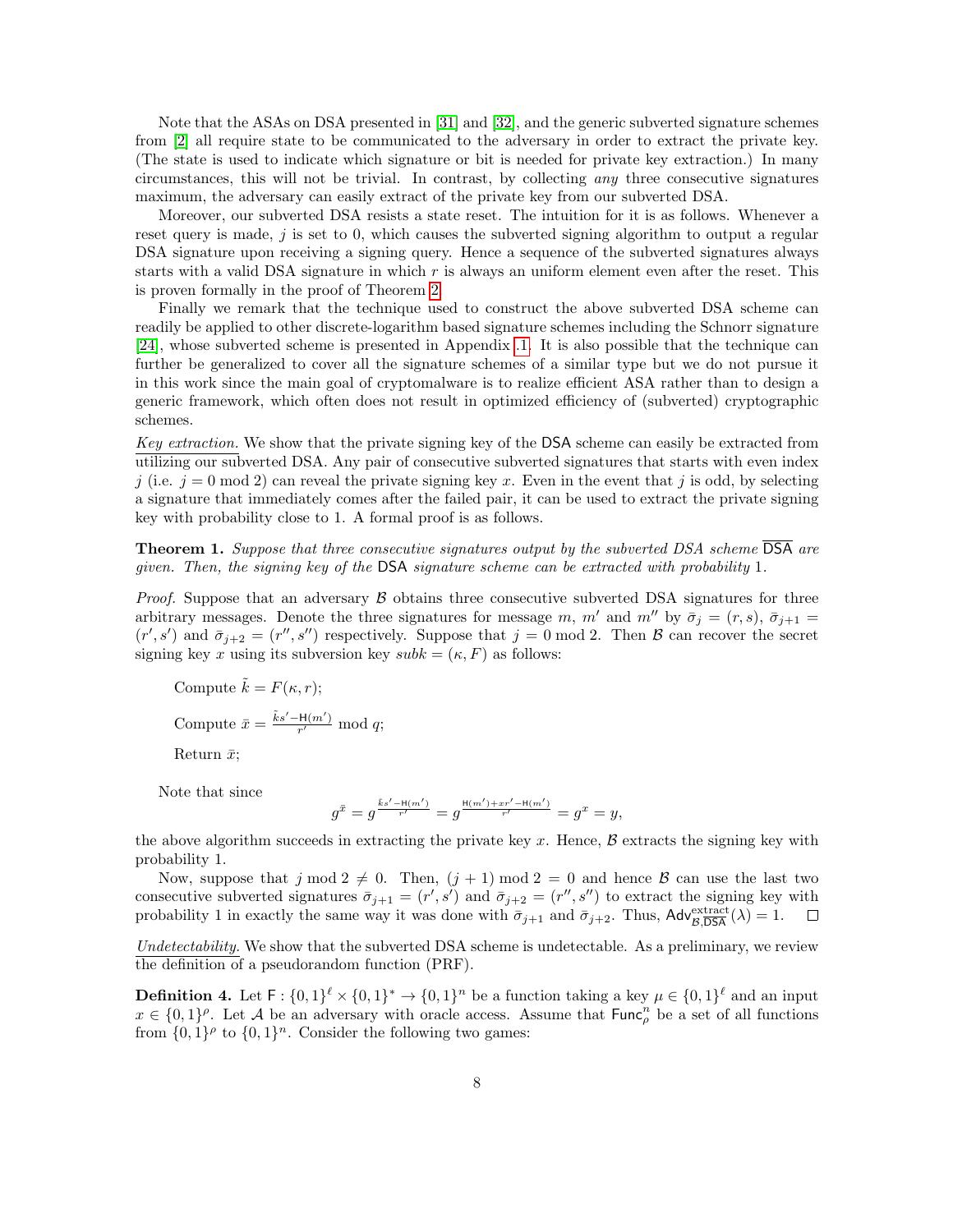$\text{Real}_{A,F}(\ell)$ 

- 1. Pick  $\mu \in \{0,1\}^{\ell}$  uniformly at random
- 2.  $\mathcal{A}^{F(\mu,\cdot)}(\ell)$  outputs  $b \in \{0,1\}$
- 3. Return b

 $\mathbf{Rand}_{\mathcal{A},F}(\ell)$ 

- 1. Pick  $f \in \text{Func}_{\rho}^n$  uniformly at random
- 2.  $\mathcal{A}^{f(\cdot)}(\ell)$  outputs  $b \in \{0, 1\}$
- 3. Return b

A's advantage is defined as  $\mathsf{Adv}_{\mathcal{A},F}^{\text{prf}}(\ell) = |\Pr[\mathbf{Real}_{\mathcal{A},F}(\ell) = 1] - \Pr[\mathbf{Rand}_{\mathcal{A},F}(\ell) = 1]|$ . F is said to be a pseudorandom function if there exits a negligible function  $\epsilon(\ell)$  such that  $\mathsf{Adv}_{\mathcal{A},F}(\ell) \leq \epsilon(\ell)$ , where the probabilities are taken over the randomness used in A and the randomness used in the experiment.

Now we prove the following theorem.

<span id="page-8-0"></span>**Theorem 2.** The detection advantage of the subverted DSA signature scheme  $\overline{DSA}$  is negligible assuming that the function F is a PRF.

Proof. The proof proceeds with the following sequence of games.

**Game 0.** This game is the same as the real undetectability game  $\text{Detect}_{A\text{ DSA}}(\lambda)$ . For completeness, we describe it as follows.

Let A be an adversary making  $Q_S$  signing queries as described in Definition [3.](#page-5-0) Suppose that A is given  $pk = (\mathcal{G}, p, q, y, \mathsf{G}, \mathsf{H})$  and  $sk = (x, pk)$ .

After setting up the private and public key pair, the game specifies a PRF  $F: \{0,1\}^{\ell} \times \{0,1\}^* \to$  $\{0,1\}^n$ , initializes  $j=0$  and  $\tau=\emptyset$ . The game then picks  $b \in \{0,1\}$  at random.

If  $b = 0$ , on receiving each signing query m from A, the game responds A with a valid DSA signature. On receiving a reset query rt, set  $j = 0$  and  $\tau = \emptyset$ .

If  $b = 1$ , the game does the following:

If  $A$  submits a signing query  $m$ ,

If  $j = 0 \mod 2$ 

Choose  $k \in \mathbb{Z}_q$  uniformly at random, compute  $r = G(g^k)$  and  $s = k^{-1}(\mathsf{H}(m) + xr)$  mod q, and set  $\tau = r$  and  $\bar{\sigma} = (r, s)$ 

Else

Compute  $\tilde{k} = F(\kappa, \tau) \mod q$ , compute  $r' = G(g^{\tilde{k}})$  and  $s' = \tilde{k}^{-1}(H(m) + xr') \mod q$ , and set  $\bar{\sigma} = (r', s')$ 

 $j = j + 1$ Return  $\bar{\sigma}$ 

If A submits a reset query rt, set  $j = 0$  and  $\tau = \emptyset$ 

Finally A outputs its guess  $b' \in \{0, 1\}.$ 

Let  $S_0$  be an event that  $b' = b$ .

From now on, we define  $S_i$  for  $i = 1, 2, ...$  be events that  $b' = b$ .

**Game 1.** This game modifies the previous game in such a way that when  $b = 0$ , it answers  $\mathcal{A}$ 's queries in the same way as the previous game but when  $b = 1$ ,  $\tilde{k}$  (when  $j = 1 \mod 2$ ) is not computed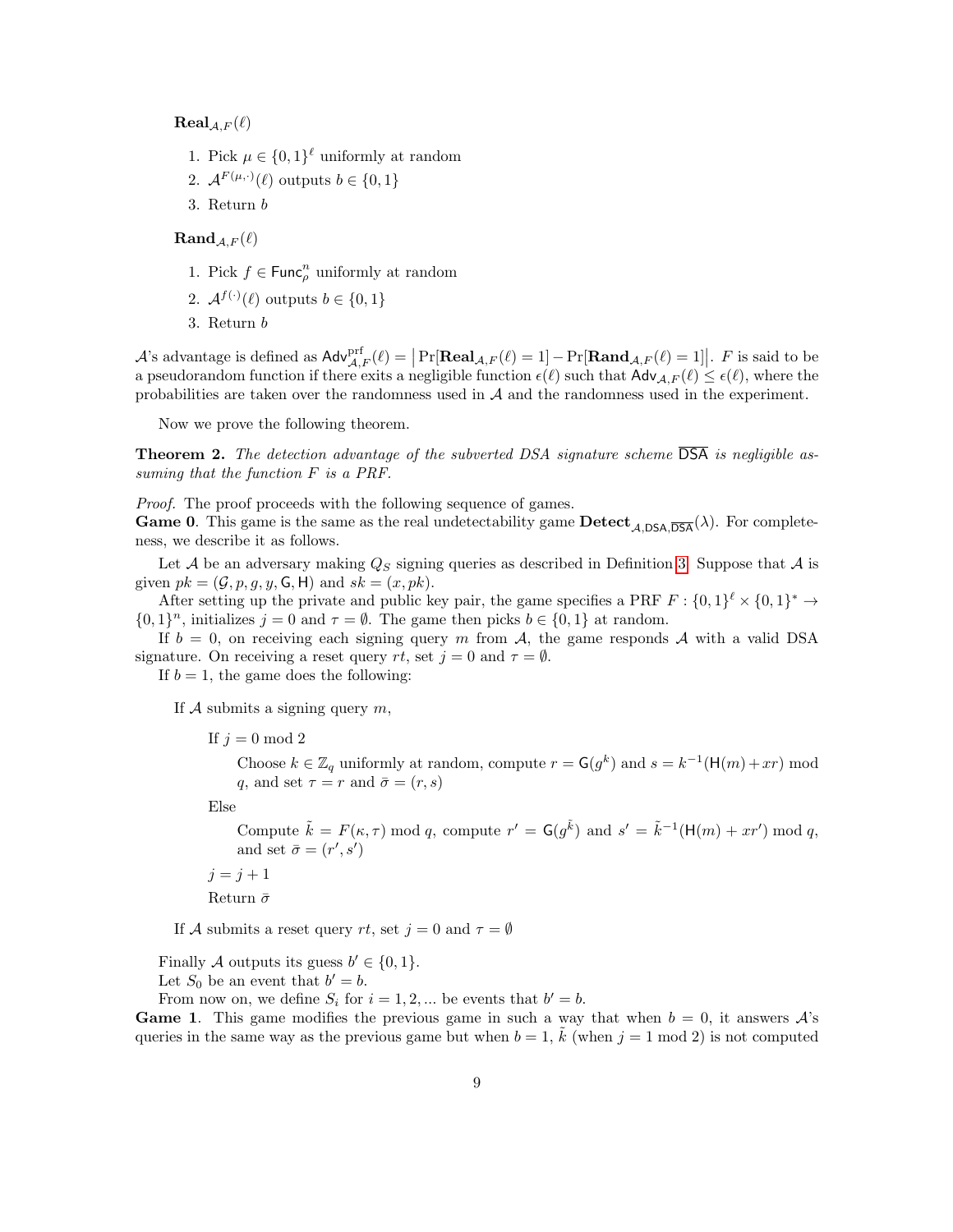using the PRF but by selecting a uniform random string. As follows is the detailed description of the modified game:

Set  $T = \emptyset$ .

If  $b = 0$ , on receiving each signing query m from A, the game responds A with a valid DSA signature. On receiving a reset query rt, set  $j = 0$  and  $\tau = \emptyset$ .

If  $b = 1$ , the game does the following:

If A submits a signing query  $m$ ,

If  $j = 0 \mod 2$ 

Choose  $k \in \mathbb{Z}_q$  uniformly at random, compute  $r = G(g^k)$  and  $s = k^{-1}(\mathsf{H}(m) + xr)$  mod q, and set  $\tau = r$  and  $\bar{\sigma} = (r, s)$ 

Else

If  $(\tau, t) \notin T$ , pick  $t \in \{0, 1\}^n$  uniformly at random, otherwise extract  $(\tau, t)$  from T, compute  $\tilde{k} = t \mod q$ ,  $r' = \mathsf{G}(g^{\tilde{k}})$  and  $s' = \tilde{k}^{-1}(\mathsf{H}(m) + xr') \mod q$ , and set  $T =$  $T \cup \{(\tau, t)\}\$ and  $\bar{\sigma} = (r', s')$  $j = j + 1$ 

Return  $\bar{\sigma}$ 

If A submits a reset query rt, set  $j = 0$  and  $\tau = \emptyset$ 

Note that other parts of Game 0 remain unchanged.

Observe now that one can construct a PRF adversary  $\beta$ , which is able to simulate the subverted signing oracle in Game 0 and Game 1, having access to an oracle  $\mathcal{O} \in \{F(\kappa, \cdot), f(\cdot)\}.$  (When the oracle is the real PRF  $F$ ,  $\tilde{k}$  is produced in the same way as Game 0 is described. On the other hand if the oracle is the random function f,  $\tilde{k}$  is produced in the same way as Game 1.) Hence, the difference between the probabilities that the events  $S_0$  and  $S_1$  happen respectively leads to the distinguishing the PRF from the random function. Then, we have

<span id="page-9-0"></span>
$$
|\Pr[S_1] - \Pr[S_0]| = \mathsf{Adv}_{\mathcal{A},F}^{\text{prf}}(\ell). \tag{1}
$$

Game 2. This game modifies the subverted signing algorithm in the previous game in a way that when  $j = 1 \mod 2$ , the existence of  $(\tau, t)$  in T is not checked and  $t \in \{0, 1\}^n$  is chosen uniformly at random and  $\tilde{k} = t \mod q$  is computed.

Let Col be an event that  $\tau_i = \tau_l$  for some  $l \leq Q_s$ . Then, we have

> <span id="page-9-1"></span> $|\Pr[S_2] - \Pr[S_1]| \leq \Pr[\mathsf{Col}] \leq \frac{Q_S^2}{\log 2}$  $|q|$ (2)

since  $\tau$ 's are uniform in  $\mathbb{Z}_q$ .

**Game 3.** This game is identical to the previous game except that when  $\mathcal A$  issues a reset query  $rt$ , the game does not reset j and  $\tau$  (to 0 and  $\emptyset$  respectively) but continues answering A's other queries in the same way it does in Game 2.

Note that in this game, the uniform  $t \in \{0,1\}^n$  is generated and assigned to  $\tilde{k}$  without depending on the value of  $\tau$ , (i.e. k is uniform and independent from anything else), the distribution of subverted signatures  $\bar{\sigma}$  is identical to that of the real DSA signatures regardless of whether  $j = 0 \mod 2$  or  $j = 1 \mod 2$ . This means that even if the game does not do anything upon receiving the reset query, the distribution of subverted signatures in this game is the same as those in Game 2. Thus, we have

<span id="page-9-2"></span>
$$
\Pr[S_3] = \Pr[S_2].\tag{3}
$$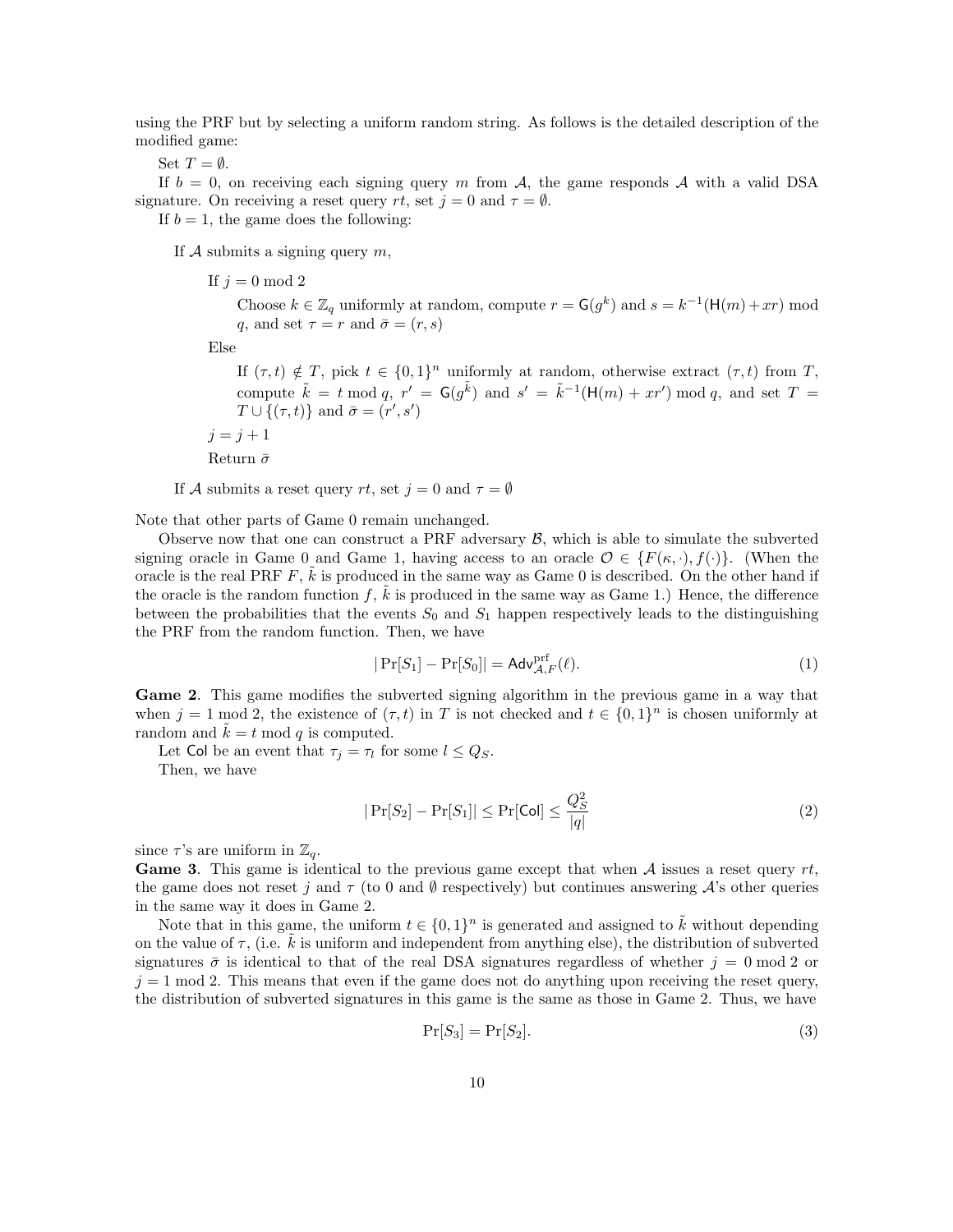Note also that in this game, due to the fact that  $\tilde{k}$  is uniform and independent from anything else, regardless of whether  $b = 0$  or  $b = 1$ , upon submitting signing queries, A will obtain signatures whose distribution is the same as that of DSA. This means  $A$  does not get any advantage in guessing b by querying the signing oracle. Therefore, we have

$$
\Pr[S_3] = 1/2. \tag{4}
$$

,

Since  $|\Pr[S_0] - 1/2| = \mathsf{Adv}_{\mathcal{A},\mathsf{DSA},\overline{\mathsf{DSA}}}(\lambda)$ , by combining [\(1\)](#page-9-0), [\(2\)](#page-9-1), [\(3\)](#page-9-2) and [\(4\)](#page-10-1), we obtain

$$
\mathsf{Adv}_{\mathcal{A},\mathsf{DSA},\overline{\mathsf{DSA}}}^{\mathsf{detect}}(\lambda) \leq \mathsf{Adv}_{\mathcal{B},F}^{\operatorname{prf}}(\ell) + \frac{Q_S^2}{q}
$$

which concludes the proof.

## <span id="page-10-0"></span>5 Implementation

In this section, we present the implementation of the subverted DSA scheme presented in the previous section. Our implementation is based on the recent version of Libgcrypt  $(v1.8.2)$ , a popular cryptographic library developed for the GNU Privacy Guard (GPG) [\[11\]](#page-17-9).

Our implementation was performed on Ubuntu 16.04L running on a virtual machine of 2 CPU cores, in which 4096 MB memory was allocated. The CPU of the host PC was Intel(R) Core $(TM)$ i5-7440HQ @ 2.80 GHZ. The OS of the host PC was 64-bit Windows 10 and the memory size was 16 GB. We used primes  $p$  and  $q$ , whose bit-lengths are 1024 and 160, respectively.

As a benchmark, we performed the signing and verification operations of the original (nonsubverted) DSA scheme from Libgcrypt 200,000 times and measured the running time. The result is provided in Table [1.](#page-10-2)

<span id="page-10-2"></span>Table 1: Execution time of the Original DSA Algorithm  $|\text{Exec. Times }(\mu s)|$ Average Signing Time 311.7 Average Verification Time 379.5

Algorithm [1](#page-10-3) describes the original signing algorithm of the DSA, denoted DSA SIGN. We separated the signing procedure of the original DSA into two functions, Genk<sup>DSA</sup> and Sign<sup>DSA</sup>, to easily compare with the subverted signing algorithm, which will be described shortly. Genk<sup>DSA</sup> denotes the generation of randomness k using one of the random number generators,  $\texttt{gcty}$  dsa gen rfc6979 k and gcry\_dsa\_gen\_k, provided by the original Libgcrypt. Sign<sup>DSA</sup> is the rest of signing process, which mainly consists of simple arithmetic operations.

<span id="page-10-3"></span>Algorithm 1 DSA Signing (Not Subverted) 1: procedure  $DSA_SIGN(Message, Sig_{kev})$ 2:  $m \leftarrow$  Hash( $Message$ ) 3:  $k \leftarrow \text{Genk}^{\text{DSA}}(Sig_{key} \rightarrow q)$ 4:  $(r, s) \leftarrow$  Sign<sup>DSA</sup> $(Sig_{key}, m, k)$ 5: return  $(r, s)$ 

We then describe our subverted DSA from Section [4](#page-6-0) as Algorithm [2.](#page-11-0)

In Algorithm [2,](#page-11-0) the static global variables  $\kappa$ ,  $\tau$  and j represent the subversion key, the variable for saving a previous signature value and the counter, respectively. When  $j\%2 = 0$ , the randomness

<span id="page-10-1"></span> $\Box$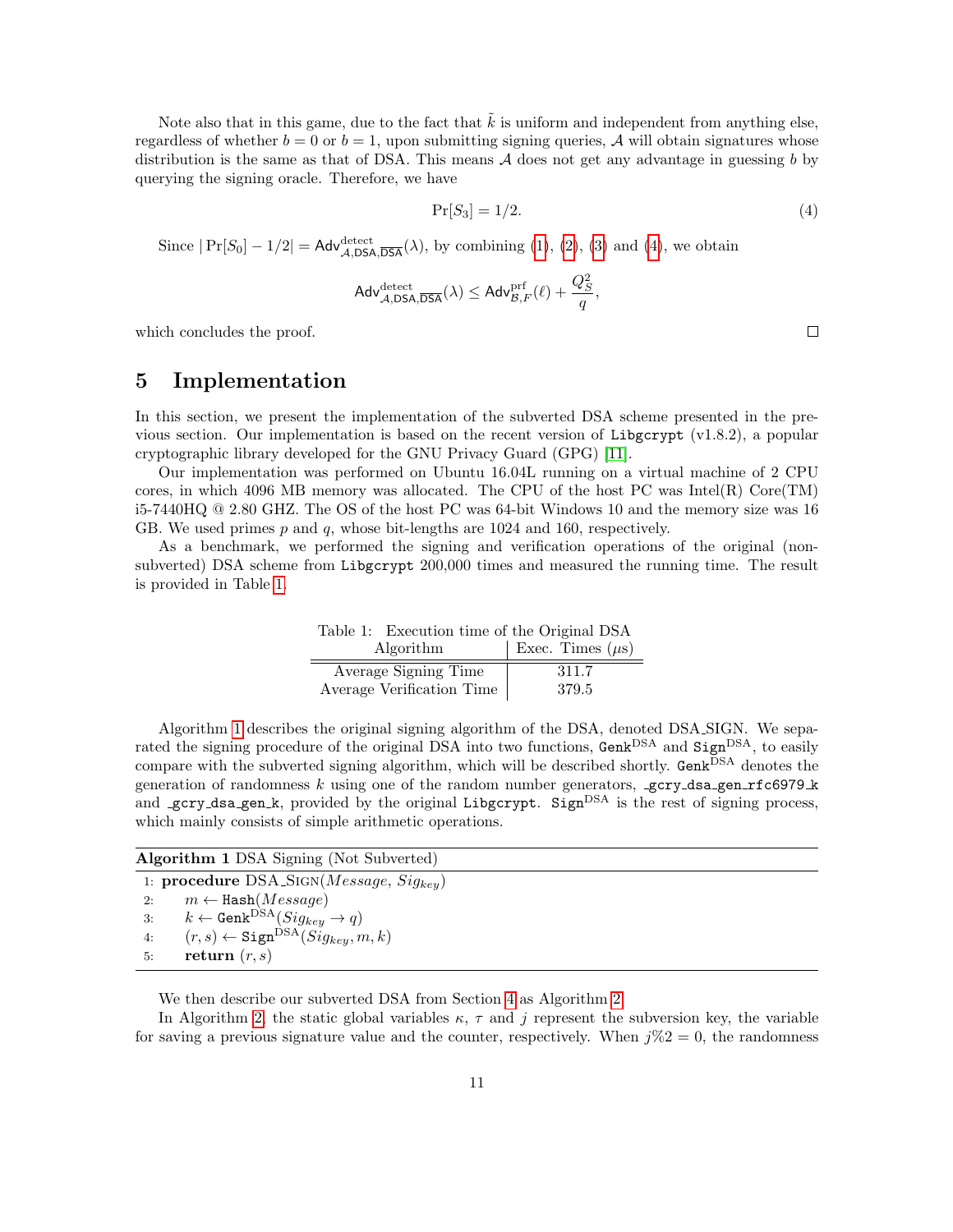<span id="page-11-0"></span>Algorithm 2 DSA Subversion Plain

1:  $\kappa \leftarrow 0 \times 10234...$ 2:  $\tau \leftarrow 0$ 3:  $j \leftarrow 0$ 4: procedure  $DSA\_SUB\_Sign(Message, Sig_{key})$ 5:  $k \leftarrow 0$ 6:  $m \leftarrow$  Hash( $Message$ ) 7: if  $j\%2 = 0$  then 8:  $k \leftarrow \text{Genk}^{\text{DSA}}(Sig_{key} \rightarrow q)$ 9: else 10:  $k \leftarrow \text{Genk}^{\text{AES256}}(\kappa, \tau, Sig_{key} \rightarrow q)$ 11:  $(r, s) \leftarrow$  Sign<sup>DSA</sup> $(Sig_{key}, m, k)$ 12: **if**  $j\%2 = 0$  then 13:  $\tau \leftarrow r$ 14:  $j = j + 1$ 15: return  $(r, s)$ 

variable  $k$  is generated in exactly the same way as done in Algorithm [1,](#page-10-3) which uses the random number generator provided by Libgcrypt for the regular DSA. On the other hand when  $j\%2 = 1, k$ is generated by the algorithm  $Genk<sup>AES256</sup>$  based on the pseudorandom function of our choice (AES), taking  $\kappa$  and  $\tau$  as input.

We ran the above Algorithm [2](#page-11-0) 200,000 times (100,000 times each for the cases  $i\%2 = 0$  and  $j\%2 = 1$ ) and then measured the average signing time for both cases, which is presented in Table [2.](#page-11-1) Notice that the signing time when  $i\%2 = 1$  is faster than when  $i\%2 = 0$ . This should not be considered as abnormal since the original random generator in Libgcrypt requires more complex operations to generate secure randomness than the AES encryption, which we chose to implement the PRF  $F$  in our subverted DSA scheme.

<span id="page-11-1"></span>Table 2: Execution times of subverted DSA (Plain) Algorithm  $|\text{Exec. Times } (\mu s)|$ Average Signing Time When  $j\%2 = 0$  313.2 Average Signing Time When  $j\%2 = 1$  292.0 Average Signing Time (All Cases) 302.6

#### 5.1 Preventing Timing Analysis

The proven undetectability of the subverted DSA (Theorem [2\)](#page-8-0) guarantees that no party can distinguish the real signatures from subverted ones. However, what this theoretical result does not capture is timing analysis, whereby anyone tries to detect subversion by comparing the running time of a given algorithm, which is supposed to be subverted, with that of the non-subverted one, which is provided as a benchmark. (Note that there is a similar concept in the literature called "timing attack" [\[15\]](#page-17-10), which makes it possible for an attacker to measure a time difference between two computational operations in a cryptographic scheme to obtain confidential information such as a secret key.)

The timing analysis might be possible against our implementation of the subverted DSA since in the subversion, k and  $\tilde{k}$  are generated differently depending on the evaluation of state j: When  $j\%2 = 0$ , k is created by the random number generator provided by Libgcrypt (i.e. it is generated by Genk<sup>DSA</sup>). Otherwise,  $\tilde{k}$  is generated by the AES function, which sources randomness from the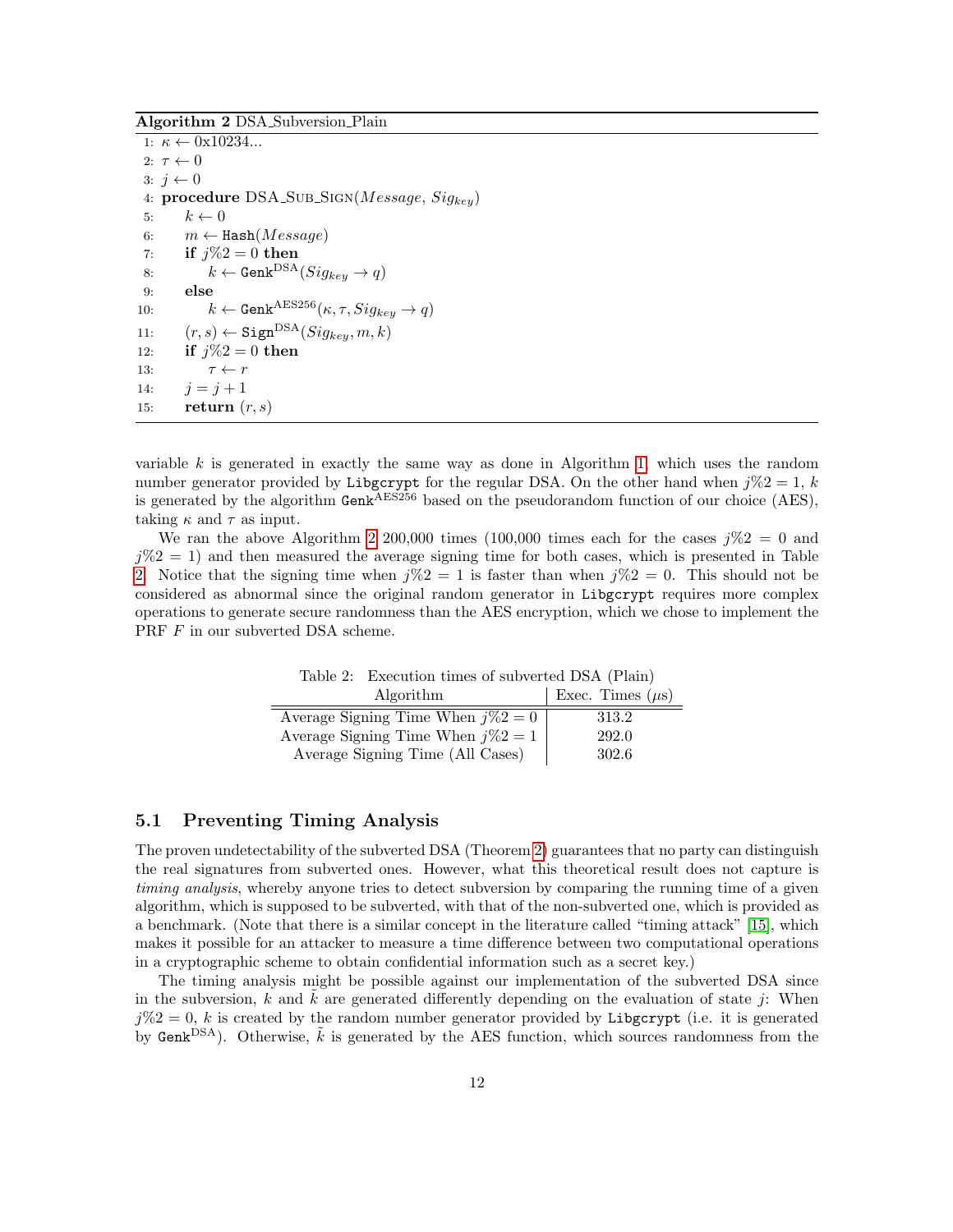previous signature value. This difference might lead to a simple detection based on timing analysis. Obviously, the time difference between  $j\%2 = 0$  and  $j\%2 = 1$  is present in Table [2.](#page-11-1) Although the difference is not significant overall, observing a large number of signatures might lead to detection.

A simple way to prevent the timing analysis is to make all operations in the algorithm take the same amount of time [\[15\]](#page-17-10). For example, we can run both  $\text{Genk}^{\text{DSA}}$  and  $\text{Genk}^{\text{AES256}}$  to generate k and  $\tilde{k}$ , then take one of those values depending on the current state  $i\%2$ . However, this approach will make the signature generation slower since the random values are generated twice, which can lead to detection while the subverted DSA is running. Since our purpose is to make the subversion remain undetectable even at runtime, we cannot take this approach.

Therefore, we suggest new methods to prevent the timing analysis on our subverted DSA, such as inserting dummy operation and resetting the statue index. The rest of this subsection will explain each method in detail.

Dummy-Operation method. We were able to reduce the running time difference between the cases  $\sqrt{1\%2} = 0$  and  $\sqrt{1\%2} = 1$  by adding some dummy operation when  $\sqrt{1\%2} = 1$ . (Fortunately because the running in this case is faster, we could easily "slow down" the signature generation.) To achieve this, we carefully measured the extra time required to reduce the time difference and added three extra AES encryptions as a "dummy operation", denoted by  $Dummy()$  in **Algorithm [3.](#page-12-0)** Introducing  $Dummy()$ did reduce the difference as shown in Table [3.](#page-12-1) It also made the overall signature generation time very close to that of the original DSA (cf. Table [1\)](#page-10-3).

<span id="page-12-1"></span>Table 3: Execution times of subverted DSA (Dummy Operation) Algorithm  $\vert$  Exec. Times  $(\mu s)$ Average Signing Time When  $j\%2 = 0$  | 314.9

| Average signing 1 ime when $\gamma\gamma_0 z = 0$ | 514.9 |
|---------------------------------------------------|-------|
| Average Signing Time When $j\%2 = 1$              | 311.3 |
| Average Signing Time (All Cases)                  | 313.1 |

### <span id="page-12-0"></span>Algorithm 3 DSA Subversion Dummy

1:  $\kappa \leftarrow 0x10234...$ 2:  $\tau \leftarrow 0$  $3: j \leftarrow 0$ 4: procedure  $DSA\_SUB\_Sign(Message, Sig_{key})$ 5:  $m \leftarrow$  Hash( $Message$ ) 6: if  $j\%2 = 0$  then 7:  $k \leftarrow \text{Genk}^{\text{DSA}}(Sig_{key} \rightarrow q)$ 8: else 9:  $|Dummy()|$ 10:  $k \leftarrow \text{Genk}^{\text{AES256}}(\kappa, \tau, Sig_{key} \rightarrow q)$ 11:  $(r, s) \leftarrow$  Sign<sup>DSA</sup> $(Sig_{key}, m, k)$ 12: **if**  $j\%2 = 0$  then 13:  $\tau \leftarrow r$ 14:  $j = j + 1$ 15: return  $(r, s)$ 

Index-Reset method. The dummy operation method reduces the time gap between  $i\%2 = 0$  and  $j\%2 = 1$ . In principle, one can "tune" the dummy operation to reduce the time difference further, but we found that it is hard to realize this in practice.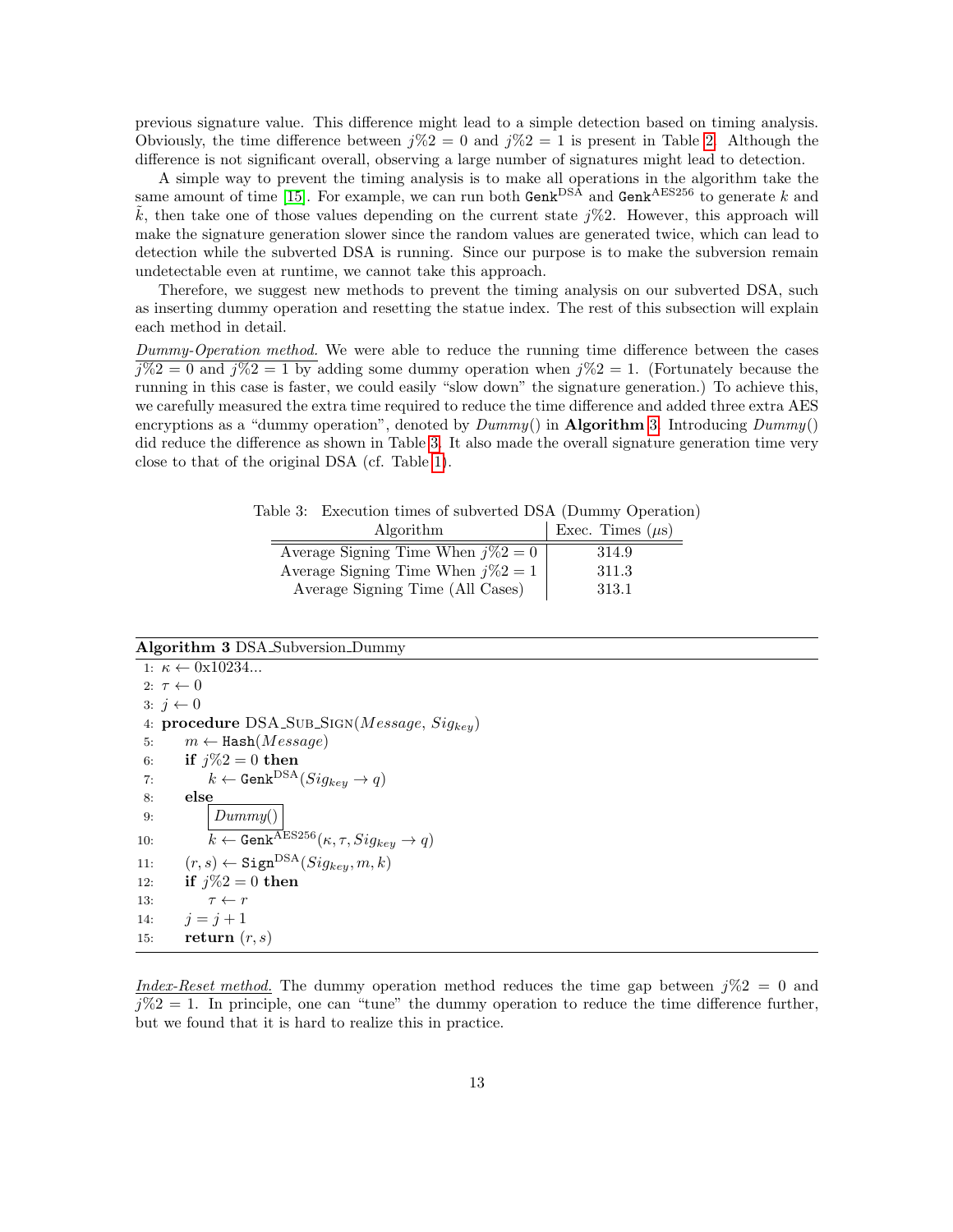To achieve our goal, we introduce an "index-reset" method, which sometimes resets the index  $j$ to 0. As described in Algorithm [4,](#page-13-0) every Φ-th index is set to 0, where Φ is a random integer of a certain size. (As shown in Algorithm [4,](#page-13-1) the value of j is set to  $-1$  when  $j\%2 = 0$  to reset the index j. Since j is increased by 1 in line 15, it will reset the index j to 0 at the end of the procedure.) This effectively skips the faster signature generation with AES256 when the index is odd (i.e.,  $j\%2 = 1$ ) and replaces it with a slower signature generation with the random number generator provided by the original DSA in Libgcrypt.

This idea is based on our observation that when a small number of signatures are generated, the difference between execution time of signature generations when  $j$  is even or odd is not significant, however if the number of generated signatures becomes bigger, say more than 100,000, the difference becomes noticeable. Therefore, by omitting the faster subverted signature generation based on AES, we could make the average signature generation time very much close to that of the original DSA. Note that this does not mean that the subverted signing algorithm omits to sign a particular message, but it rather means that a message is signed by a different subroutine in the algorithm.

#### <span id="page-13-0"></span>Algorithm 4 DSA Subversion IndexReset

```
1: \kappa \leftarrow 0x10234...2: \tau \leftarrow 03: j \leftarrow 04: procedure DSA\_SUB\_Sign(Message, Sig_{key})5: \Phi \leftarrow N6: m \leftarrow Hash(Message)
 7: if j\%2 = 0 then
 8: k \leftarrow \text{Genk}^{\text{DSA}}(Sig_{key} \rightarrow q)9: (r, s) \leftarrow \text{Sign}^{\text{DSA}}(\tilde{Sig}_{key}, m, k)10: if j\% \Phi = 0 then
11: |j = -112: else
13: Dummy()14: k \leftarrow \text{Genk}^{\text{AES256}}(\kappa, \tau, Sig_{key} \rightarrow q)15: (r, s) \leftarrow Sign<sup>DSA</sup>(Sig_{key}, m, k)16: j = j + 117: return (r, s)
```
Table [4](#page-13-1) shows the running time of signature generation when both the dummy operation and index-reset methods are applied.

| Algorithm                                        | Exec. Times $(\mu s)$ |
|--------------------------------------------------|-----------------------|
| Average Generation Time of Every Other Signature | 312.3                 |
| Starting with Index $= 0$                        |                       |
| Average Generation Time of Every Other Signature | 311.2                 |
| Starting with Index $= 1$                        |                       |
| Average Signing Time (All Cases)                 | 311.8                 |

<span id="page-13-1"></span>Table 4: Execution times of subverted DSA operation (Index-Reset)

It should be noted that the index-reset method merely affects the performance of the implementation and still allows us to extract a private signing key from consecutive subverted signatures. This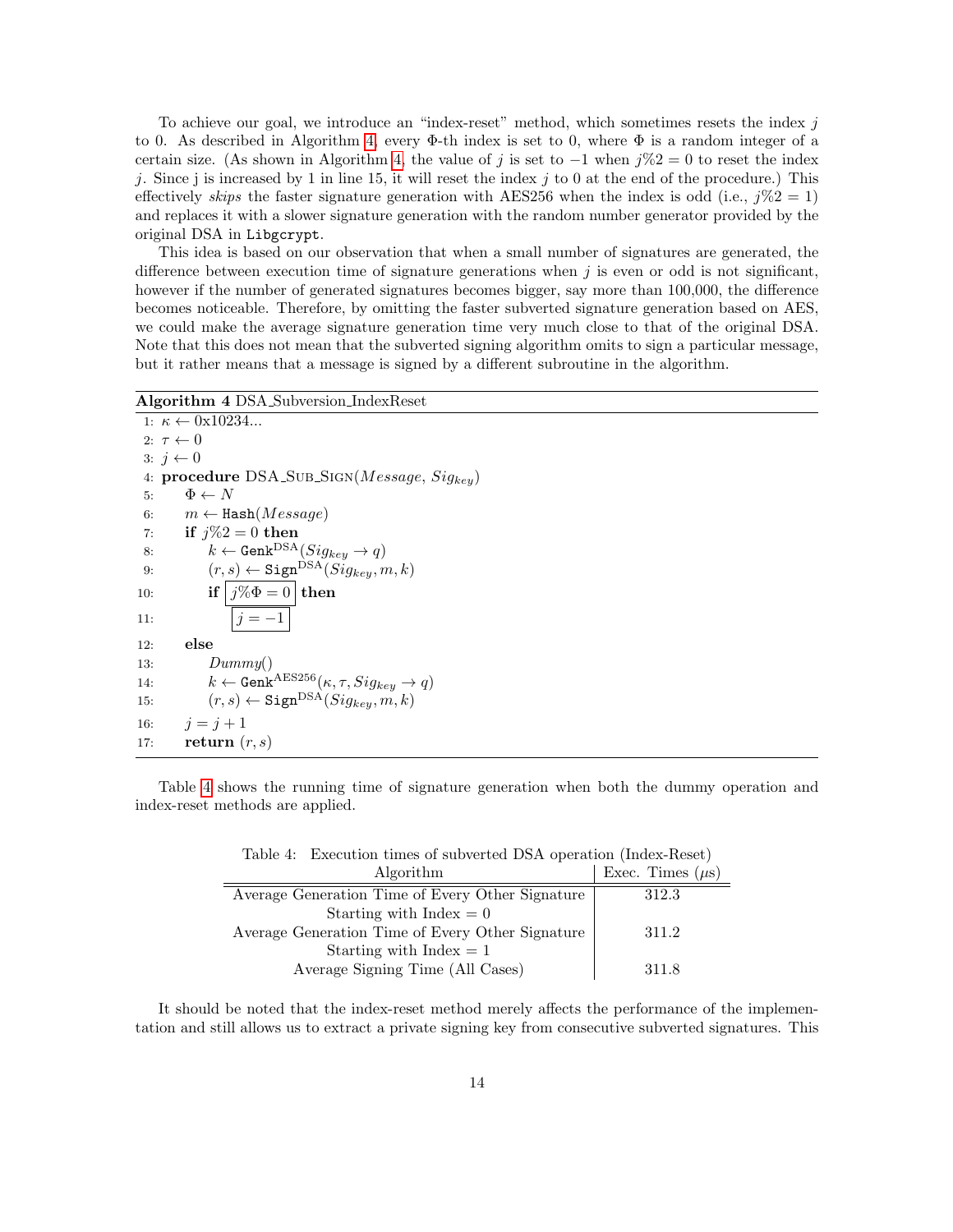can be shown as follows. If our subverted DSA scheme is reset during the execution, there are only two cases depending on whether  $j\%2 = 0$  or  $j\%2 = 1$  for index j for the current state. If the algorithm is reset after it generates the signature with index  $i\%2 = 0$ , the next two signatures are generated with indices  $j\%2 = 0$  and  $j\%2 = 1$ , respectively, since we choose because the reset make the signing operation start from  $j = 0$ . (We assume that the resets do not occur immediately one another by choosing  $\Phi$  of a certain size.) Therefore, the sequence of  $i\%2$  is as follows:

#### $\cdots 0 1 0 1 0 0 1 0 1 \cdots,$

where the sequences after the reset are boldfaced. This implies that the longest sequence of  $j\%2$ which is absent from subverted signatures that can lead to the private key extraction is  $1\ 0\ 0$ , where 0 denotes the index that has been reset. If one more signature immediately after "0" is collected, one can extract the private key. Therefore, if maximum four subverted signatures are collected, the private key can be extracted.

If the algorithm is reset after it generates the signature with index  $j\%2 = 1$ , it is obvious that it does not affect the private key extraction as the sequence of  $j\%2$  will be the following:

#### $\cdots 0 1 0 1 0 1 0 1 \cdots$

which is the same as the original sequence of index for subverted signatures.

To sum up, even when the index-reset is in place, the private key can readily be extracted. We remark that as proven in Theorem [2,](#page-8-0) state resets do not affect the undetectability of the subverted DSA. This implies that the index-reset method, which essentially triggers resets on purpose, does not affect the undetectability either.

Summary of the performance. Note that the average running time for signature generation of the original DSA is 311.7 µs as shown in Table [1.](#page-10-2) Using the dummy-operation method, we achieved the running time  $313.1 \mu s$  (Table [3\)](#page-12-1). This is slightly slow, but it cannot easily be noticeable and could be regarded as a system noise. The index-reset method gave the better result of running time  $311.8 \mu s$  as shown in Table [4.](#page-13-1) Note that under this method, the signature generation time for each message does not vary depending on state, as compared with the implementation without timing analysis prevention measure (Algorithm [2\)](#page-11-0). To sum up, our methods effectively prevent the timing analysis giving the signature generation time very close to the benchmark signing time,  $311.7 \mu s$  of the original DSA.

Comparison with asymmetric subversion. Compared with our subversion on the DSA, the subversion proposed in [\[16\]](#page-17-3) could naturally be detectable by timing analysis. Although their subverted signatures are theoretically indistinguishable from the original signatures, the signing algorithm exhibits a noticeable delay because their subverted singing algorithm needs to perform extra exponentiation over a group every time a signature is generated for asymmetric subversion. We estimated that due to the extra exponentiation operation, their subverted signing would take well above 500  $\mu$ s when the Libgcrypt is used. This is almost 1.5 times slower than the original signing time of DSA. Therefore, in practice, their subversion can easily be detected by measuring the signature generation time and comparing with a benchmark for the DSA. Our subverted DSA scheme does not have this problem.

#### 5.2 Considering Signature Loss

In the next experiment, we consider the real world situation in which the adversary has some difficulty in collecting consecutive signatures. If the adversary can obtain three consecutive signatures, he can definitely recover the private key. However, in practice, he may not be able to get consecutive signatures easily. He can only eavesdrop on a few channels among many, which will make it hard for him to obtain consecutive signatures out of all the distributed signatures. We adopt a probabilistic model to reflect this situation. In our model, we assign a certain probability to each subverted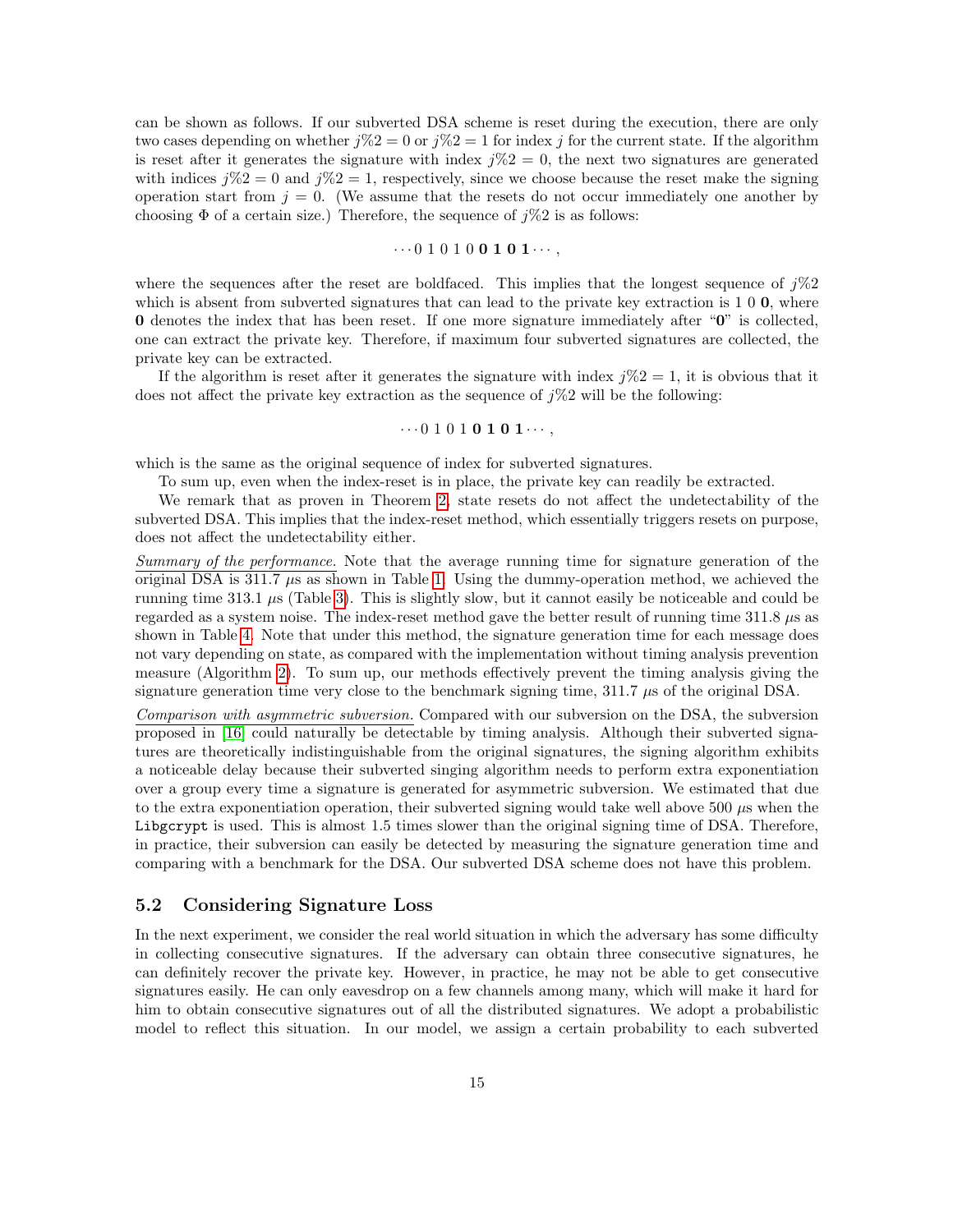signature (from the victim's machine). This probability is represented by a *loss rate*. For example, if the loss rate is 95%, many signatures are marked as "loss" and do not arrive at the adversary's computer. Then the adversary needs to collect more subverted signatures to successfully extract the private key. Our result shows that in reality, collecting enough signatures (two or three signatures depending on the  $j$  value) is not a very restrictive requirement.



<span id="page-15-0"></span>Figure 1: Extraction Results by Quantiles

Fig. [1](#page-15-0) shows the relationship between a probability that one can successfully recover a private key and the number of required subverted signatures. It shows the experimental quantiles of the number of signatures required to extract a signing key in each probabilistic scenario. Each curve in the graph represents a probability of successful extractions. The required number of subverted signatures increases as the loss rate increases. For example, if the adversary has gathered about 56 subverted signatures under 95% loss rate, he can recover the private key x with probability 0.8 (80%), which is represented by the first square dot in the green line in Fig. [1.](#page-15-0) The number of required signatures to be collected decreases rapidly as the loss rate does as shown in Fig. [1.](#page-15-0)

Fig. [2](#page-16-1) demonstrates the number of subverted signatures that are required on *average* to successfully recover a signing key depending on various loss rates. This result can be used to demonstrate the expected resources to extract a private key and it shows that even with high loss rate of 95%, only about 36 signatures are needed for an extracted signing key on average. Consequently, it takes the adversary only about 25.9 ms to work out a signing key. It should be noted that this is computed using average signing, verification and extraction times. For each trial, the adversary signs any message and verifies the signature using a known verification key. If it is verified successfully, then the adversary gets a valid signing key. The time taken to extract the key from two subverted signatures is  $50.1 \mu s$ . The execution time will decrease rapidly as the adversary gathers signatures more reliably without big losses (i.e., the loss rate decreases).

To summarize, our experiment demonstrates that requiring at most three consecutive signatures does not limit the practicality of our subverted DSA scheme. Even in the environment where many subverted signatures are lost in transmission, the adversary can still extract private signing keys utilizing a relatively small number of collected signatures.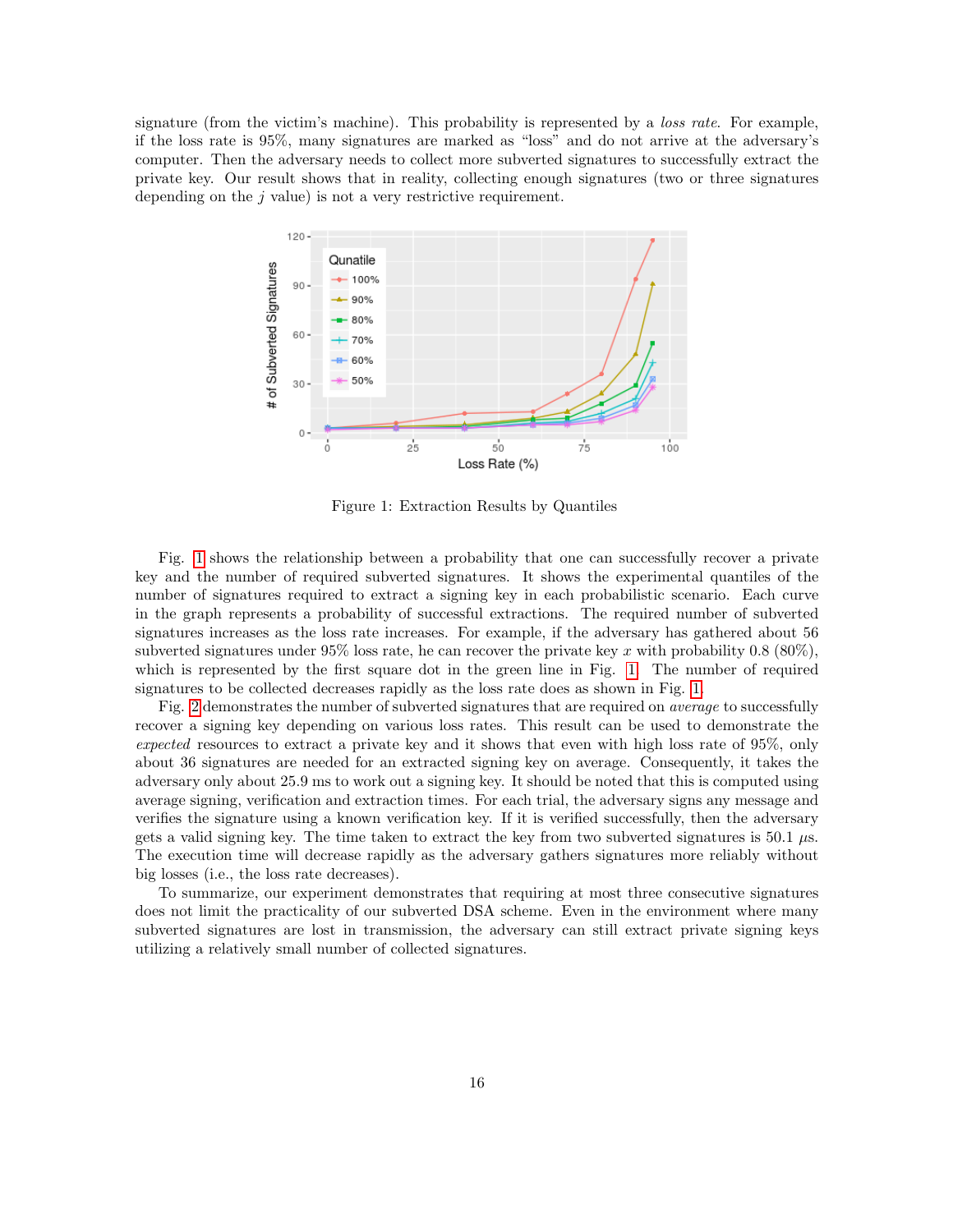

<span id="page-16-1"></span>Figure 2: Overall Extraction Results

## <span id="page-16-0"></span>6 Concluding Remarks

We have presented our subverted DSA scheme which realizes ASA on the DSA and provided its implementation based on the Libgcrypt library. We have demonstrated that subverted signatures generated from the subverted DSA scheme can be utilized to recover the private signing key from very few signatures. Our experiment shows that even if many subverted signatures are lost en route to the adversary, the private key can still be extracted efficiently.

As with the case of other ASAs in the literature, a lesson learned from our result is that care must be taken to employ black box cryptography. Our result also confirms that randomized cryptographic schemes can be more vulnerable to subversion attacks since the randomness used in such schemes can be a vehicle for Big Brother to embed a backdoor, as demonstrated in a number of subversion attacks in the literature. Moreover, our result demonstrates that the structures of the discrete-logarithm based signatures are particularly vulnerable to exploitation. (Note that the structural fragility of DSA was well demonstrated by the attack on the DSA implementation in the Sony PlayStation3, in which a new ephemeral exponent, say k, failed to be uniformly random [\[7\]](#page-17-11).) We expect that other similar discrete-logarithm based signatures can be subverted in a similar way as presented in this paper.

As discussed in Section [2,](#page-2-0) the research community has come up with a few solutions to defend cryptography against ASA, which include using deterministic cryptographic primitives and offline components. Our concern, however, is that solutions based on ASA framework may not cover all kind of the attempts that weaken cryptographic protocols as elaborated by Schneier et al. [\[23\]](#page-18-10). Another concern is that many cryptographic algorithms (such as RSA, ElGamal and DSA) are widely deployed and it will be hard to persuade users to replace what they are currently using, in a short period of time.

As a short-term solution, we then suggest that a proper self-test routine to detect any unauthorized changes in cryptographic implementations should be added. Also, it is important to remind the users of cryptographic libraries 1) to use the versions of software which are legitimately distributed and 2) to check the integrity of sources or binaries proactively before using them.

In the long term, we envision that such a discipline as "software engineering for cryptography", which was put forward by Schneier et al. [\[23\]](#page-18-10), is urgently needed to extend the efforts on providing implementation security [\[1\]](#page-17-12)[\[8\]](#page-17-13) and finding bugs or problems [\[14\]](#page-17-14) to preserve the security and privacy that cryptography can bring us.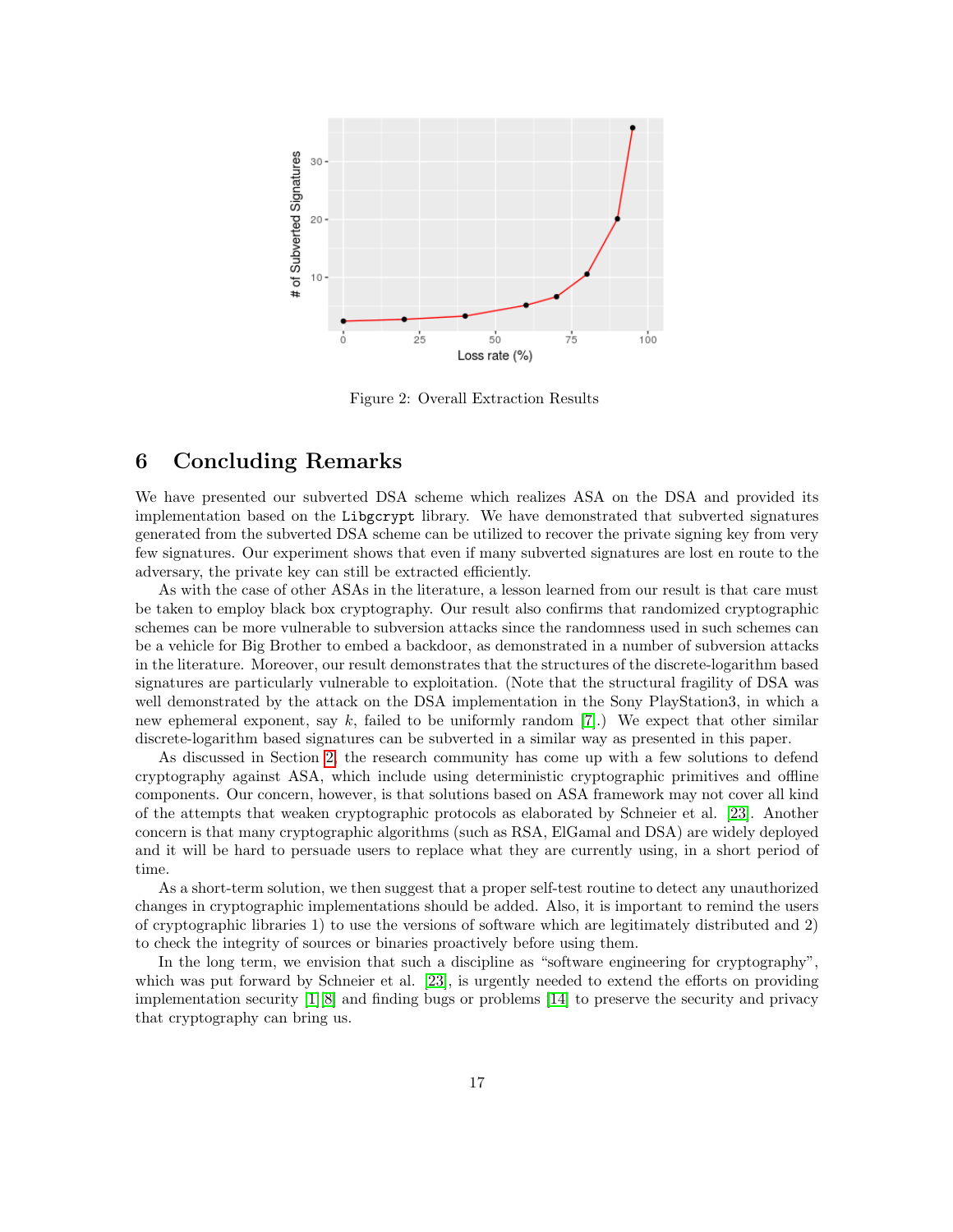# References

- <span id="page-17-12"></span>[1] J. Almeida, M. Barbosa, G. Barther and F. Dupressoir, Certified Computer-Aided Cryptography: Efficient Provably Secure Machine Code from High-Level Implementations, In ACM-CCS '13, pp. 1217–1230, 2013.
- <span id="page-17-2"></span>[2] G. Ateniese, B. Magri and V. Venturi, Subversion-Resilient Signature Schemes, Cryptology ePrint Archive, 2015/517.
- <span id="page-17-7"></span>[3] M. Bellare and V. T. Hoang, Resisting Randomness Subversion: Fast Deterministic and Hedged Public-key Encryption in the Standard Model, In Eurocrypt '15, LNCS 9057, pp. 627–656, Springer, 2015.
- <span id="page-17-6"></span>[4] M. Bellare, J. Jaeger and D. Kane, Mass-surveillance without the State: Strongly Undetectable Algorithm-Substitution Attacks, In ACM-CCS '15, pp. 1431–1440, 2015.
- <span id="page-17-15"></span>[5] M. Bellare and P. Rogaway, Random Oracles are Practical:A Paradigm for Designing Efficient Protocols, In ACM-CCS '93, pp. 62–73, 1993.
- <span id="page-17-1"></span>[6] M. Bellare, K. G. Paterson and P. Rogaway, Security of Symmetric Encryption against Mass Surveillance, In Crypto '14, LNCS 8616, pp. 1–19, Springer, 2014.
- <span id="page-17-11"></span>[7] M. Bendel, Hackers Describe PS3 Security As Epic Fail, Gain Unrestricted Access, Exophase.com. Available at [http://www.exophase.com/20540/](http://www.exophase.com/20540/hackers-describe-ps3-security-as-epic-fail-gain-unrestricted-access/) [hackers-describe-ps3-security-as-epic-fail-gain-unrestricted-access/](http://www.exophase.com/20540/hackers-describe-ps3-security-as-epic-fail-gain-unrestricted-access/)
- <span id="page-17-13"></span>[8] B. Blanchet, An Efficient Cryptographic Protocol Verifier Based on Prolog Rules, In IEEE Computer Security Foundations Workshop '01, pp. 82–96, 2001.
- [9] J. Buchmann, The Digital Signature Algorithm (DSA), Cryptography Research and Evaluation Committees (CRYPTREC), Technical Report, No. 1003, 2001. Available at [http://www.ipa.](http://www.ipa.go.jp/security/enc/CRYPTREC/fy15/doc/1003_DSA.pdf) [go.jp/security/enc/CRYPTREC/fy15/doc/1003\\_DSA.pdf](http://www.ipa.go.jp/security/enc/CRYPTREC/fy15/doc/1003_DSA.pdf)
- <span id="page-17-4"></span>[10] FIPS PUB 186: Digital Signature Standard (DSS), 1994-05-19. (Four revisions have been released: FIPS 186-1 in 1996, FIPS 186-2 in 2000, FIPS 186-3 in 2009 and FIPS 186-4 in 2013.)
- <span id="page-17-9"></span>[11] GnuPG, The GNU Privacy Guard, <https://www.gnupg.org/>
- <span id="page-17-5"></span>[12] GnuPG, LIBGCRYPT, <https://www.gnupg.org/software/libgcrypt/index.html>
- <span id="page-17-0"></span>[13] The Guardian, Revealed: how US and UK spy agencies defeat internet privacy and security, September 2013, Available at [https://www.theguardian.com/world/2013/sep/05/](https://www.theguardian.com/world/2013/sep/05/nsa-gchq-encryption-codes-security) [nsa-gchq-encryption-codes-security](https://www.theguardian.com/world/2013/sep/05/nsa-gchq-encryption-codes-security)
- <span id="page-17-14"></span>[14] L. Huang, A. Rice, E. Ellingsen and C. Jackson, Analyzing Forged SSL Certificates in the Wild, In IEEE Symposium on Security and Privacy '14, pp. 83–97, 2014.
- <span id="page-17-10"></span>[15] P. C. Kocher, Timing Attacks on Implementations of Diffie-Hellman, RSA, DSS, and Other Systems, In CRYPTO '96, LNCS 1109, pp 104–113, Springer, 1996.
- <span id="page-17-3"></span>[16] C. Liu, R. Chen, Y. Wang and Y. Wang, Asymmetric Subversion Attacks on Signature Schemes, In ACISP '18, LNCS 10946, pp. 376–395, Springer, 2018.
- <span id="page-17-8"></span>[17] I. Mironov and N. Stephens-Davidowitz, Cryptographic Reverse Firewalls, In Eurocrypt '15, LNCS 9057, pp. 657–686, Springer, 2015.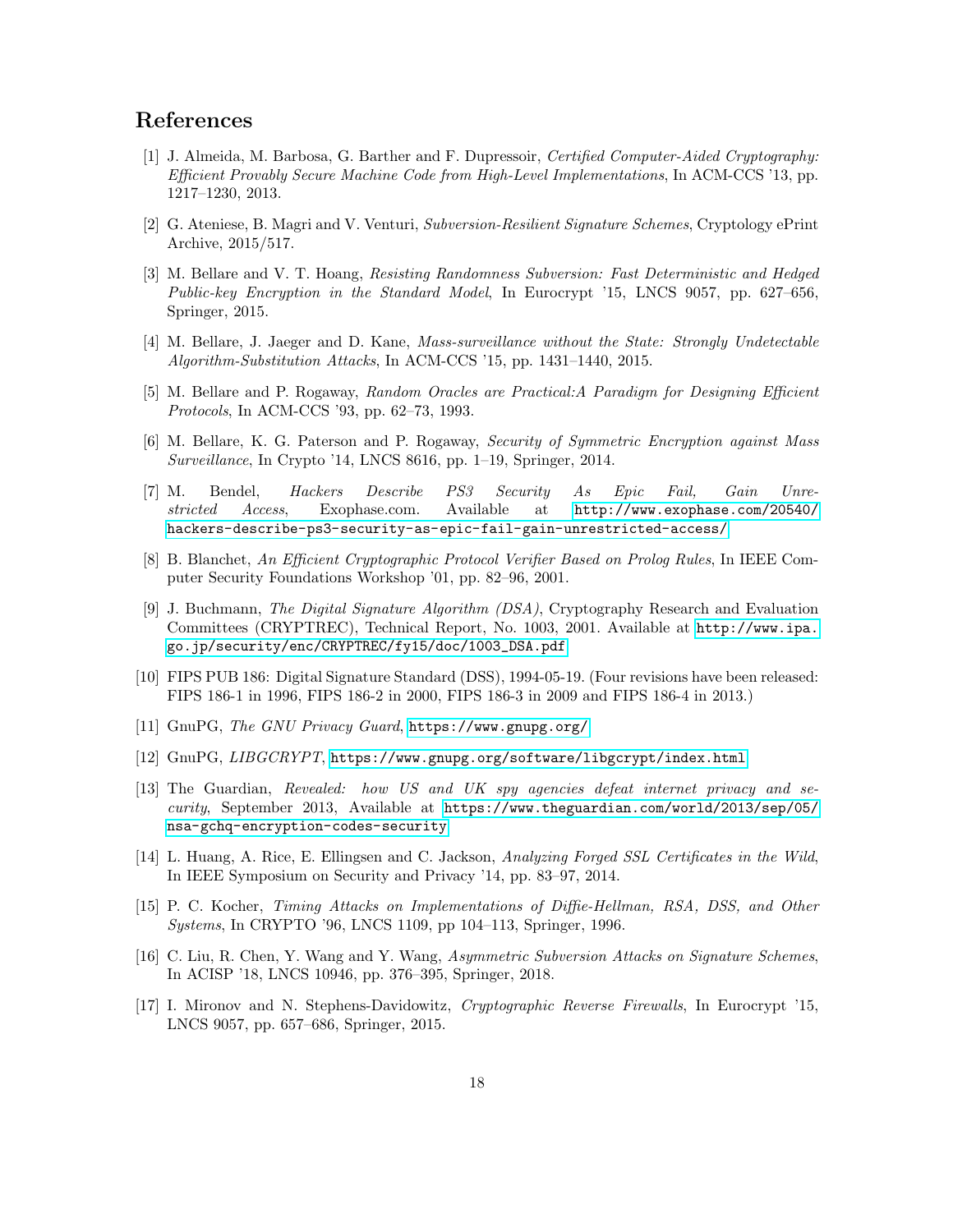- [18] National Institute of Standards and Technology, Recommendations for Random Number Generation Using Deterministic Random Bit Generators (Revised), January 2012. NIST SP 800-90.
- <span id="page-18-8"></span>[19] P. Nguyen and I. Shparlinski, The Insecurity of the Digital Signature Algorithm with Partially Known Nonces J. Cryptology  $15(3)$ : pp.  $151-176$ , 2002, Springer.
- <span id="page-18-11"></span>[20] D. Pointcheval and J. Stern, Security Arguments for Digital Signatures and Blind Signatures J. Cryptology 13(3): pp. 361–396, 2000, Springer.
- <span id="page-18-9"></span>[21] A. Russell, Q. Tang, M. Yung and H. Zhou, Generic Semantic Security against a Kleptographic Adversary, In ACM-CCS '17, pp. 907–922, 2017.
- [22] B. Schneier, Data and Goliath: The Hidden Battles to Collect Your Data and Control Your World, ISBN-13: 978-0393244816, W. W. Norton & Company, 2015.
- <span id="page-18-10"></span>[23] B. Schneier, M. Fredrikson, T. Kohno and T. Ristenpart, Surreptitiously Weakening Cryptographic Systems, Cryptology ePrint Archive, 2015/097.
- <span id="page-18-1"></span>[24] C. P. Schnorr, Efficient identification and signatures for Smart Cards, In Crypto '89, LNCS 435, pp. 239–252, Springer-Verlag, 1990.
- <span id="page-18-6"></span>[25] G. J. Simmons, The Subliminal Channel and Digital Signatures, In Eurocrypt '84, LNCS 209, pp. 364–378, Springer-Verlag, 1984.
- <span id="page-18-7"></span>[26] G. J. Simmons, Subliminal Communication Is Easy Using the DSA, In Eurocrypt '93, LNCS 765, pp. 218–232, Springer-Verlag, 1993.
- [27] US-CERT, Alert (TA13-309A) CryptoLocker Ransomware Infections, November 05, 2013.
- [28] US-CERT, Alert (TA17-132A) Indicators Associated With WannaCry Ransomware, May 12, 2017.
- <span id="page-18-3"></span>[29] A. Young and M. Yung, The Dark Side of "Black-Box" Cryptography, or: Should We Trust Capstone?, In Crypto '96, LNCS 1109, pp. 89–103, Springer, 1996.
- <span id="page-18-0"></span>[30] A. Young and M. Yung, Kleptography: Using Cryptography Against Cryptography, In Eurocrypt '97, LNCS 1233, pp. 62–73, Springer, 1997.
- <span id="page-18-4"></span>[31] A. Young and M. Yung, The Prevalence of Kleptographic Attacks on Discrete-Log Based Cryptosystems, In Crypto '97, LNCS 1294, pp. 264–276, Springer, 1997.
- <span id="page-18-5"></span>[32] A. Young and M. Yung, Malicious Cryptography: Exposing Cryptovirology, ISBN: 0-7645-4975-8, Wiley Publishing, 2004.

## <span id="page-18-2"></span>.1 Our Subverted Schnorr Signature

As an additional application of our technique, we present an ASA on Schnorr by constructing a subverted Schnorr scheme. The main idea of the construction is similar to the subverted DSA scheme: A nonce of every  $(j+1)$ -th DSA signature (for j mod  $2=0$ ) is generated by computing a PRF output taking the subversion key and the first component of the j-th signature (generated legitimately) as input. A formal description follows.

Let  $SNR = (Gen_{SNR}, Sign_{SNR}, Verify_{SNR})$  denote the Schnorr signature scheme. The key generation algorithm Gen<sub>SNR</sub> produces  $pk = (\mathbb{G}, q, g, y, \mathsf{H})$  and  $sk = (\mathbb{G}, q, g, x, \mathsf{H})$ , where  $\mathbb{G}$  is a cyclic group of prime order q, generated by  $g, y = g^x$  for uniform random  $x \in \mathbb{Z}_q$  and  $H : \{0,1\}^* \to \mathbb{Z}_q$  is a cryptographic hash function. (This is assumed as a random oracle [\[5\]](#page-17-15) in the security analysis [\[20\]](#page-18-11).)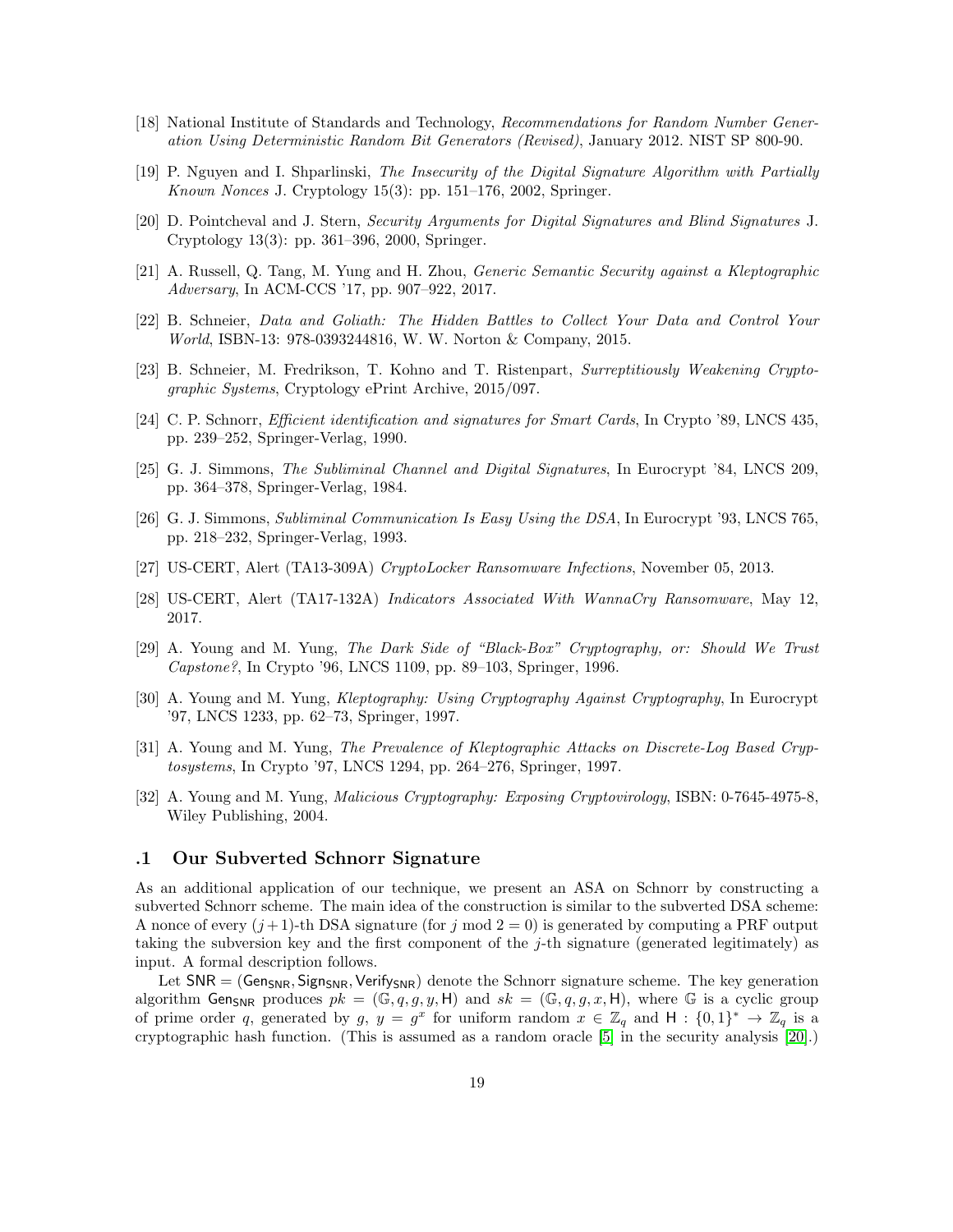On input a message m and a private key x, the signing algorithm  $Sign_{SNR}$  generates a signature  $\sigma = (r, s)$  such that  $e = H(m, r)$ , where  $r = g^k$  for uniform  $k \in \mathbb{Z}_q$ , and  $s = k + xe \mod q$ . On input a message m, a signature  $\sigma = (r, s)$  and a public key pk, the verification algorithm Verify<sub>SNR</sub> computes  $g^s y^{-e}$  and checks whether  $e = H(m, g^s y^{-e})$ .

Using this scheme, we can construct a subverted Schnorr signature scheme  $\overline{\text{SNR}} = (\overline{\text{Gen}_{\text{SNR}}}, \overline{\text{Sign}_{\text{SNR}}},$  $Verify<sub>SNR</sub>$  as follows:

- Subversion key generation  $\overline{\mathsf{Gen_{SNR}}}\colon$  On input  $1^\ell$ , select a PRF  $F : \{0,1\}^\ell \times \mathbb{G} \to \mathbb{Z}_q$ , pick  $\kappa \in \{0,1\}^{\ell}$  uniformly at random and return  $subk = (\text{desc} F, \kappa)$ , where "descF" denotes the description of F.
- Subverted sign  $\overline{\text{Sign}_{SNR}}$ : On input  $sk = (\mathbb{G}, q, g, x, \mathsf{H})$  of SNR, a message m, a private signing key x and a subversion key subk =  $(F, \kappa)$  and state  $\iota = (j, \tau)$ , where j and  $\tau$  are initialized to 0, perform the following:

If  $j = 0 \mod 2$ 

Pick  $k \in \mathbb{Z}_q$  uniformly at random and compute  $r = g^k, e = H(m,r)$  and  $s = (k +$ xe) mod q Set  $\tau = r$  and  $\bar{\sigma} = (r, s)$ 

Else

Compute 
$$
\tilde{k} = F(\kappa, \tau), r' = g\tilde{k}, e' = H(m, r')
$$
 and  $s' = (\tilde{k} + xe')$  mod  $q$   
\nSet  $\bar{\sigma} = (r', s')$   
\n $j = j + 1$   
\nSet  $\iota = (j, \tau)$   
\nReturn  $(\bar{\sigma}, \iota)$ 

Note that the above scheme maintains state  $j$  (meaning it is stateful) but the subverted signing algorithm never outputs the state nor does it take the state as input. – It is only used internally. Unlike the subverted signature schemes in the literature [\[2\]](#page-17-2), [\[31\]](#page-18-4), [\[30\]](#page-18-0), the state need not be communicated to the adversary to conduct further attacks like key extraction.

Note also that the subverted verification algorithm is exactly the same as the original verification algorithm of the Schnorr signature scheme, which is a required property to prove undetectability in the next subsection.

Key extraction. The key extraction process is highly efficient in that any pair of consecutive subverted signatures, which starts with even index  $j$  can reveal the private signing key  $x$ . (Recall that consecutive signatures are the signatures generated one after another.) If j is an odd number, i.e.  $j = 1 \mod 2$ , extraction will fail. However, this can easily be overcome by sampling three consecutive subverted signatures so that if the first two signatures fail to extract the signing key and last pair can be chosen to extract it successfully. The following theorem formally proves the above argument.

**Theorem 3.** Suppose that three consecutive signatures output by the subverted Schnorr signature scheme SNR are given. Then, the signing key of the SNR signature scheme can be extracted with probability 1.

*Proof.* Suppose that an adversary  $\beta$  obtains three consecutive subverted Schnorr signatures for three messages. Denote the three signatures for message m, m' and m'' by  $\bar{\sigma}_j = (r, s)$ ,  $\bar{\sigma}_{j+1} = (r', s')$  and  $\bar{\sigma}_{j+2} = (r'', s'')$  respectively. Suppose that  $j = 0 \text{ mod } 2$ . Then  $\beta$  can recover the secret signing key x as follows:

Compute  $e = H(m, r)$  and  $e' = H(m, r')$ ;